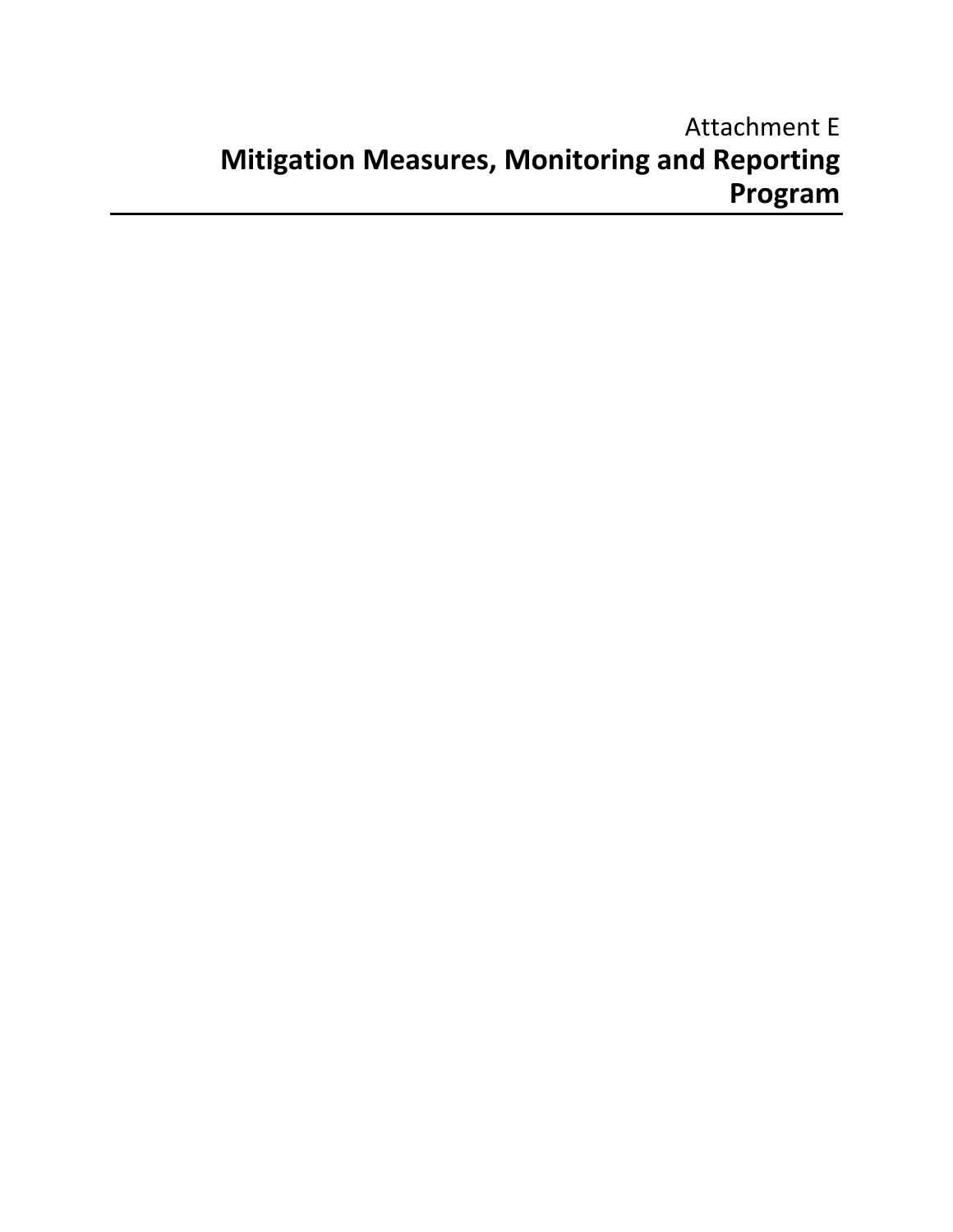# **APPENDIX B**

# **MITIGATION MEASURES, MONITORING AND REPORTING PROGRAM FOR THE 2013 FISHERIES RESTORATION GRANT PROGRAM**

### **SECTION 1: MITIGATION**

General mitigation measures are implemented for all action items. Specific mitigation measures are identified for the various species found at or near the project site. A DFG grant manager is assigned to each action item and is responsible for ensuring the general and specific mitigation measures are implemented.

### **I. AESTHETICS**

No specific mitigation measures are required to protect aesthetics.

#### **II. AGRICULTURE RESOURCES**

No specific mitigation measures are required to protect agricultural resources.

#### **III. AIR QUALITY**

No specific mitigation measures are required to protect air quality.

#### **IV. BIOLOGICAL RESOURCES**

#### **A. General Measures for Protection of Biological Resources**

- 1) Timing. To avoid impacts to aquatic habitat the activities carried out in the restoration program typically occur during the summer dry season where flows are low or streams are dry.
	- a) Work around streams is restricted to the period of June 15 through November 1 or the first significant rainfall, which ever comes first. Actual project start and end dates, within this timeframe, are at the discretion of the Department of Fish and Game (i.e. on the Shasta River projects must be completed between July 1 and September 15 to avoid impacts to immigrating and emigrating salmonids). This is to take advantage of low stream flow and avoid the spawning and egg/alevin incubation period of salmon and steelhead.
	- b) Upslope work generally occurs during the same period as stream work. Road decommissioning and other sediment reduction activities are dependent on soil moisture content. Non jurisdictional upslope projects do not have seasonal restrictions in the Incidental Take Statement but work may be further restricted at some sites to allow soils to dry out adequately. In some areas equipment access and effectiveness is constrained by wet conditions.
	- c) The approved work window for individual work sites will be further constrained as necessary to avoid the nesting or breeding seasons of birds and terrestrial animals. At most sites with potential for raptor (including northern spotted owls) and migratory bird nesting, if work is conditioned to start after July 9, potential impacts will be avoided and no surveys will be required. For work sites that might contain nesting marbled murrelets, the starting date will be September 16 in the absence of surveys. The work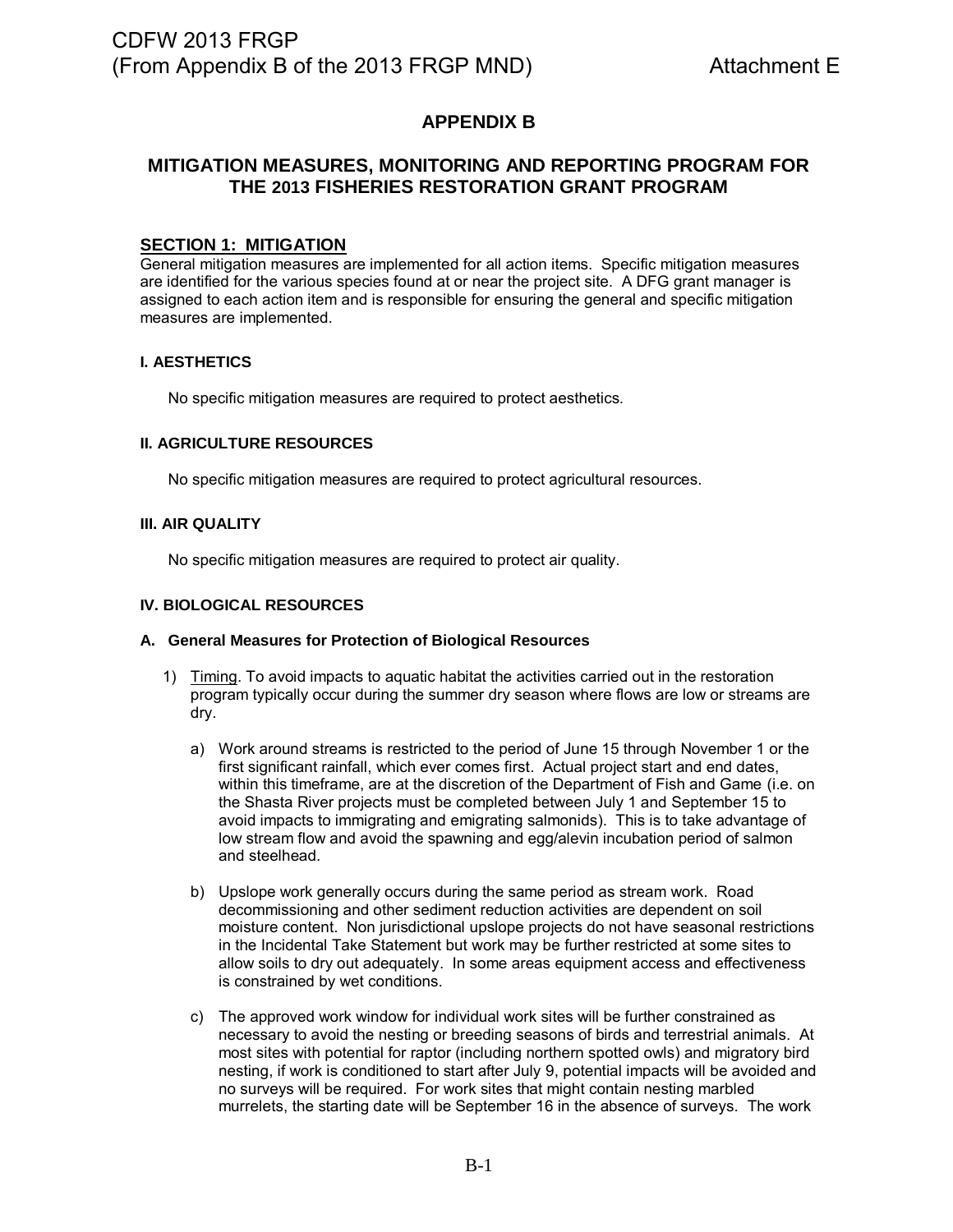window at individual work sites could be advanced if surveys determine that nesting birds will not be impacted.

- d) For restoration work that may affect swallow nesting habitat (such as removal or modification of bridges, culverts or other structures that show evidence of past swallow nesting activities), construction shall occur after August 31 to avoid the swallow nesting period. Suitable nesting habitat shall be netted prior to the breeding season to prevent nesting. Netting shall be installed before any nesting activity begins, generally prior to March 1. Swallows shall be excluded from areas where construction activities cause nest damage or abandonment.
- e) All project activities shall be confined to daylight hours.
- 2) Projects shall not disturb or dewater more than 500 feet of contiguous stream reach.
- 3) During all activities at project work sites, all trash that may attract predators shall be properly contained, removed from the work site, and disposed of regularly. Following construction, all trash and construction debris shall be removed from work areas.
- 4) Staging/storage areas for equipment, materials, fuels, lubricants, and solvents, will be located outside of the stream's high water channel and associated riparian area where it cannot enter the stream channel. Stationary equipment such as motors, pumps, generators, compressors, and welders located within the dry portion of the stream channel or adjacent to the stream, will be positioned over drip-pans. Vehicles will be moved out of the normal high water area of the stream prior to refueling and lubricating. The grantee shall ensure that contamination of habitat does not occur during such operations. Prior to the onset of work, DFG shall ensure that the grantee has prepared a plan to allow a prompt and effective response to any accidental spills. All workers shall be informed of the importance of preventing spills and of the appropriate measures to take should a spill occur.
- 5) The number of access routes, number and size of staging areas, and the total area of the work site activity shall be limited to the minimum necessary to complete the restoration action while minimizing riparian disturbance without affecting less stable areas, which may increase the risk of channel instability. Existing roads shall be used to access work sites as much as practicable.
- 6) The access and work area limits shall be identified with brightly colored flagging or fencing. Flagging and fencing shall be maintained in good repair for the duration of project activities. All areas beyond the identified work area limits shall not be disturbed.
- 7) Any construction debris shall be prevented from falling into the stream channel. Any material that does fall into a stream during construction shall be immediately removed in a manner that has minimal impact to the streambed and water quality.
- 8) Where feasible, the construction shall occur from the bank, or on a temporary pad underlain with filter fabric.
- 9) Any work within the stream channel shall be performed in isolation from the flowing stream and erosion protection measures shall be in place before work begins.
	- a) Prior to dewatering, the best means to bypass flow through the work area to minimize disturbance to the channel and avoid direct mortality of fish and other aquatic invertebrates shall be determined.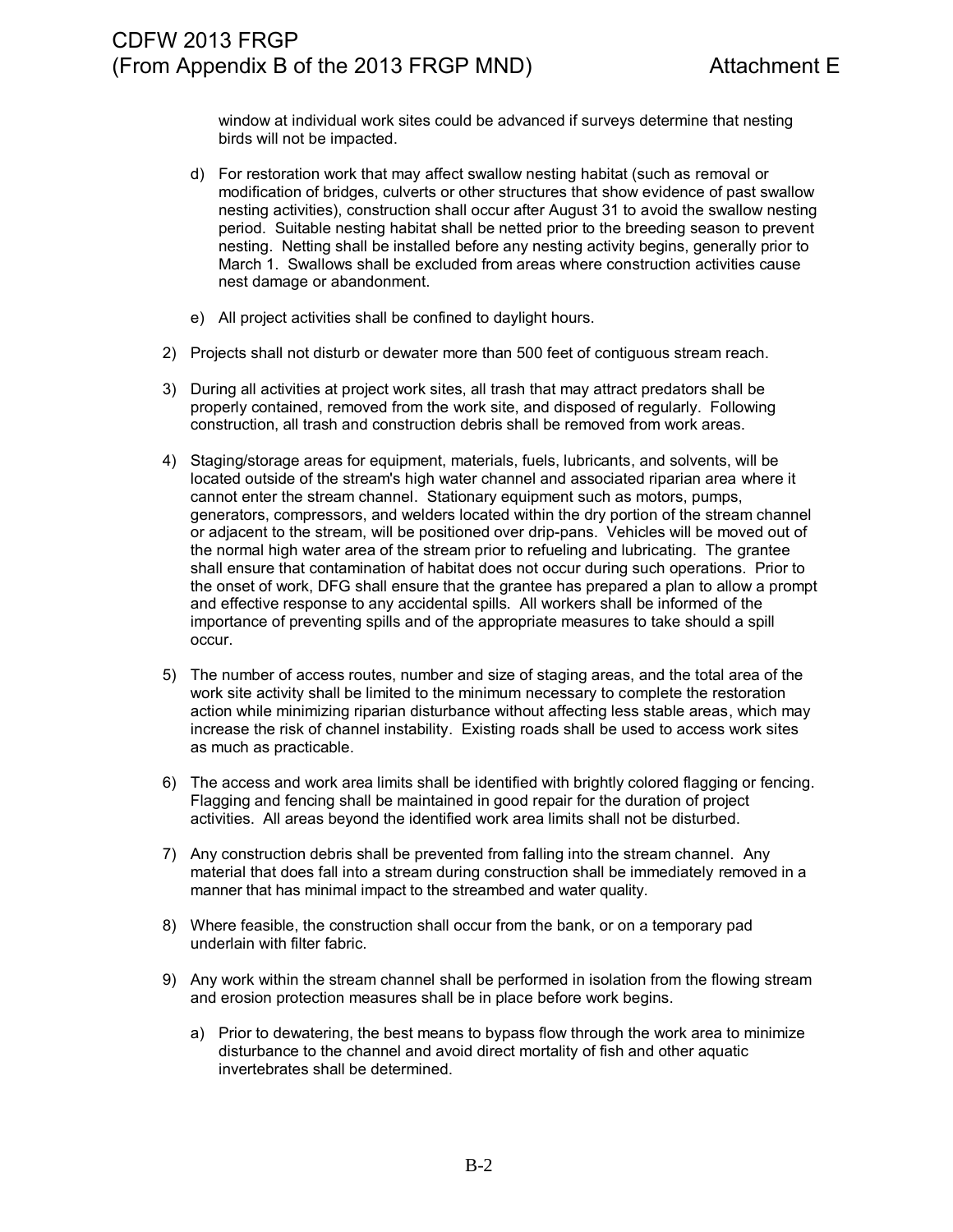- b) If there is any flow when work will be done, the grantee shall construct coffer dams upstream and downstream of the excavation site and divert all flow from upstream of the upstream dam to downstream of the downstream dam.
- c) No heavy equipment shall operate in the live stream, except as may be necessary to construct coffer dams to divert stream flow and isolate the work site.
- d) Coffer dams may be constructed with clean river run gravel or sand bags, and may be sealed with sheet plastic. Upon project completion, sand bags and any sheet plastic shall be removed from the stream. Clean river run gravel may be left in the stream channel, provided it does not impede stream flow or fish passage, and conforms to natural channel morphology without significant disturbance to natural substrate.
- e) Dewatering shall be coordinated with a qualified fisheries biologist to perform fish and amphibian relocation activities.
- f) The length of the dewatered stream channel and the duration of the dewatering shall be kept to a minimum and shall be expected to be less than 300 contiguous feet or 500 total feet per site.
- g) When bypassing stream flow around work area, stream flow below the construction site shall be maintained similar to the unimpeded flow at all times.
- h) The work area shall be periodically pumped dry of seepage. Pumps shall be placed in flat areas, away from the stream channel. Pumps shall be secured by tying off to a tree or staked in place to prevent movement by vibration. Pump intakes shall be covered with 0.125 inch mesh to prevent entrainment of fish or amphibians that failed to be removed. Pump intakes shall be periodically checked for impingement of fish or amphibians, and shall be relocated according to the approved measured outlined for each species bellow.
- i) If necessary, flow shall be diverted around the work site, either by pump or by gravity flow, the suction end of the intake pipe shall be fitted with fish screens meeting DFG and NOAA criteria to prevent entrainment or impingement of small fish. Any turbid water pumped from the work site itself to maintain it in a dewatered state shall be disposed of in an upland location where it will not drain directly into any stream channel.
- j) Fish shall be excluded from the work area by blocking the stream channel above and below the work area with fine-meshed net or screen. Mesh shall be no greater than 1/8 inch diameter. The bottom edge of the net or screen shall be completely secured to the channel bed to prevent fish from reentering the work area. Exclusion screening shall be placed in areas of low water velocity to minimize fish impingement. Screens shall be regularly checked and cleaned of debris to permit free flow of water.
- 10) Where the disturbance to construct coffer dams to isolate the work site would be greater than to complete the action (for example, placement of a single boulder cluster), the action shall be carried out without dewatering and fish relocation. Furthermore, measures shall be put in place immediately downstream of the work site to capture suspended sediment. This may include installation of silt catchment fences across the stream, or placement of a filter berm of clean river gravel. Silt fences and other non-native materials will be removed from the stream following completion of the activity. Gravel berms may be left in the stream channel provided it does not impede stream flow or fish passage, and conforms to natural channel morphology without significant disturbance to natural substrate.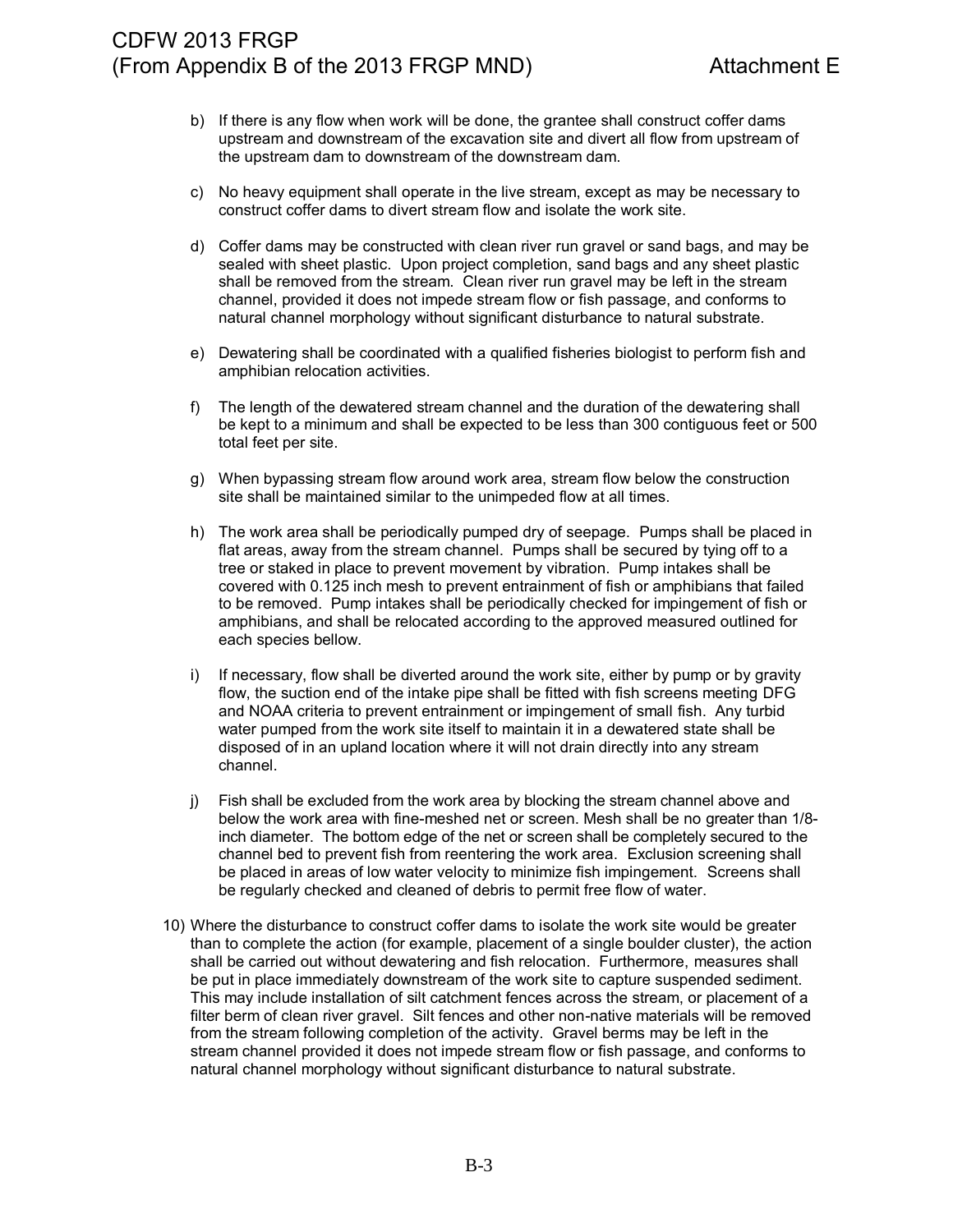- 11) Best management practices associated with fish screens and measures to minimize effects to salmonids associated with fish screen construction, maintenance, and repair are presented below:
	- a) Screening projects shall only take place on diversions with a capacity of 60 cfs or less. Screening larger diversions shall require separate consultation. Fish screens shall be operated and maintained in compliance with current law, including Fish and Game Code, and DFG fish screening criteria. DFG screening criteria may be referenced on the Internet at: [http://www.dfg.ca.gov/fish/Resources/Projects/Engin/Engin\\_ScreenCriteria.asp.](http://www.dfg.ca.gov/fish/Resources/Projects/Engin/Engin_ScreenCriteria.asp)
	- b) Notwithstanding Fish and Game Code section 6027, fish screens and bypass pipes or channels shall be in-place and maintained in working order at all times water is being diverted.
	- c) If a screen site is dewatered for repairs or maintenance when targeted fish species are likely to be present, measures shall be taken to minimize harm and mortality to targeted species resulting from fish relocation and dewatering activities. The responsible party shall notify DFG before the project site is de-watered and streamflow diverted. The notification shall provide a reasonable time for personnel to supervise the implementation of a water diversion plan and oversee the safe removal and relocation of salmonids and other fish life from the project area. If the project requires site dewatering and fish relocation, the responsible party shall implement the dewatering and relocation measures as described in this document to minimize harm and mortality to listed species.
	- d) If a fish screen is removed for cleaning or repair, measures shall be undertaken to ensure juvenile fish are not passively entrained into the diversion canal. The area shall be isolated, cleared of fish, and dewatered prior to screen maintenance or replacement. If dewatering the work area is infeasible, then the area in front of the screen shall be cleared of fish utilizing a seine net that remains in place until the project is complete. In the case of a damaged screen, a replacement screen shall be installed immediately or the diversion shut down until a screen is in place.
	- e) Fish screens shall be inspected and maintained regularly (not less than two times per week) to ensure that they are functioning as designed and meeting DFG fish screening criteria. During the diversion season, screens shall be visually inspected while in operation to ensure they are performing properly. Outside the diversion season when the screening structure is dewatered, the screen and associated diversion structure shall be more thoroughly evaluated.
	- f) Existing roads shall be used to access screen sites with vehicles and/or equipment whenever possible. If it is necessary to create access to a screen site for repairs or maintenance, access points shall be identified at stable stream bank locations that minimize riparian disturbance.
	- g) Sediment and debris removal at a screen site shall take place as often as needed to ensure that screening criteria are met. Sediment and debris shall be removed and disposed at a location where it will not re-enter the water course.
	- h) Stationary equipment used in performing screen maintenance and repairs, such as motors, pumps, generators, and welders, located within or adjacent to a stream shall be positioned over drip pans.
	- i) Equipment which is used to maintain and/or repair fish screens shall be in good condition and checked and maintained on a daily basis to prevent leaks of materials that could be deleterious to aquatic life, wildlife, or riparian habitat.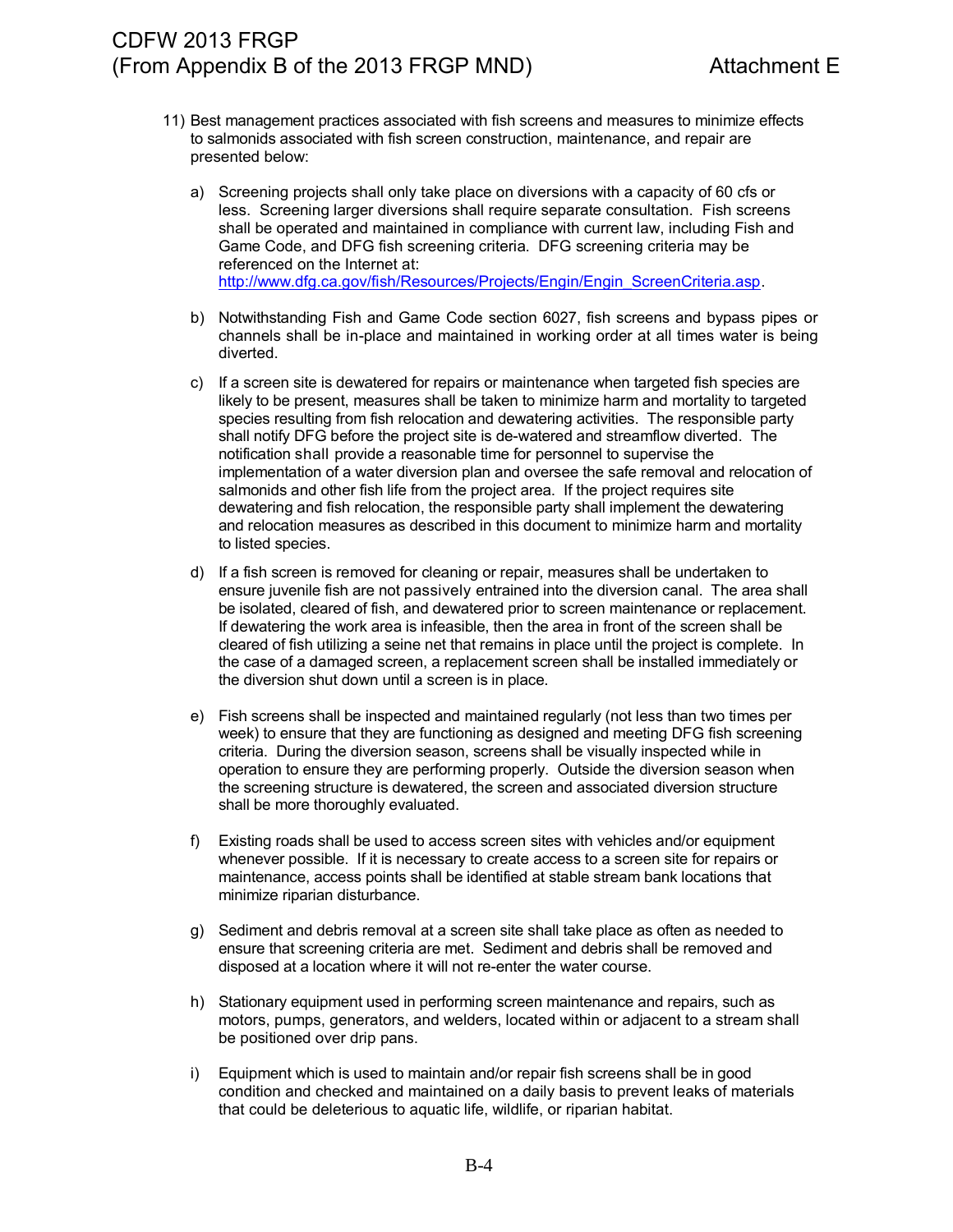- j) To the extent possible repairs to a fish screen or screen site shall be made during a period of time when the target species of fish are not likely to be present (for example, in a seasonal creek, repair work should be performed when the stream is dry).
- k) Equipment used to maintain and/or repair fish screens shall not operate in a flowing stream except as may be necessary to construct coffer dams to divert stream flow and isolate the work site.
- l) Turbid water which is generated by screen maintenance or repair activities shall be discharged to an area where it will not re-enter the stream. If the DFG determines that turbidity/siltation levels resulting from screen maintenance or repair activities constitute a threat to aquatic life, all activities associated with the turbidity/siltation shall cease until effective DFG-approved sediment control devices are installed and/or abatement procedures are implemented.
- 12) Any equipment entering the active stream (for example, in the process of installing a coffer dam) shall be preceded by an individual on foot to displace wildlife and prevent them from being crushed.
- 13) If any non-special status wildlife are encountered during the course of construction, said wildlife shall be allowed to leave the construction area unharmed, and shall be flushed, hazed, or herded in a safe direction away from the project site. "Special status wildlife" is defined as any species that meets the definition of "endangered, rare, or threatened species" in section 15380, article 20 in Title 14 of the California Code of Regulations, also known as the "CEQA Guidelines".
- 14) Any red tree vole nests encountered at a work site shall be flagged and avoided during construction.
- 15) For any work sites containing western pond turtles, salamander, foothill yellow-legged frogs, or tailed frogs, the grantee shall provide to the DFG grant manager for review and approval, a list of the exclusion measures that will be used at their work site to prevent take or injury to any individual pond turtles, salamanders, or frogs that could occur on the site. The grantee shall ensure that the approved exclusion measures are in place prior to construction. Any turtles or frogs found within the exclusion zone shall be moved to a safe location upstream or downstream of the work site, prior to construction.
- 16) All habitat improvements shall be done in accordance with techniques in the *California Salmonid Stream Habitat Restoration Manual*. The most current version of the manual is available at: [http://www.dfg.ca.gov/fish/Resources/HabitatManual.asp.](http://www.dfg.ca.gov/fish/Resources/HabitatManual.asp)
- 17) The grantee shall have dependable radio or phone communication on-site to be able to report any accidents or fire that might occur.
- 18) Installation of bridges, culverts, or other structures shall be done so that water flow is not impaired and upstream and downstream passage of fish is assured at all times. Bottoms of temporary culverts shall be placed at or below stream channel grade.
- 19) Temporary fill shall be removed in its entirety prior to close of work-window.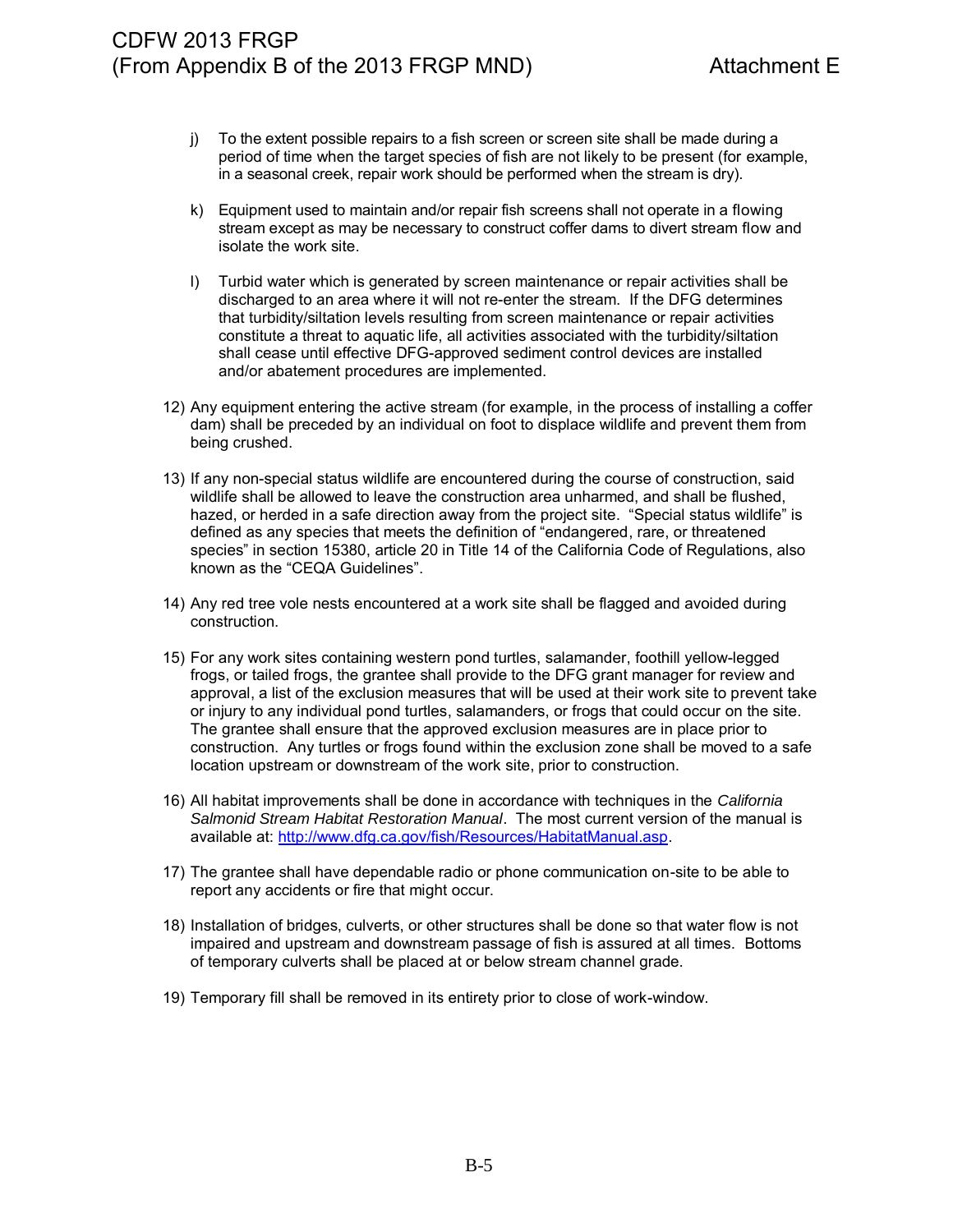#### **B. Specific Measures for Endangered, Rare, or Threatened Species That Could Occur at Specific Work Sites**

### **1) Rare Plants**

The work sites for the 2013 grants projects are within the range of a variety of rare plant species. The plant species found on a State or Federal special status list that might be associated with the 2013 grants projects, was determined from a search of DFG's Natural Diversity Database. Because of the large number of widely scattered work sites proposed, it is not feasible to survey individual work sites in advance and still be able to implement the restoration projects, due to time limits on the availability of restoration funds. Lists of special status plant species that might occur at individual work sites are presented in Appendix A. Past experience with grants projects from previous years has shown that the potential for adverse impacts on rare plants at salmonid restoration work sites is very low. Few sites surveyed for rare plants between 1999 and 2012 were found to have rare plant colonies; disturbance of rare plants was avoided in all cases. In order to avoid impacts to rare plants during the 2013 grants projects, the following mitigation measures will be implemented:

- a) DFG or another qualified biological consultant shall survey all work sites for rare plants prior to any ground disturbing activities. Rare plant surveys will be conducted following the "Protocols for Surveying and Evaluating Impacts to Special Status Native Plant Populations and Natural Communities" (DFG, 2009). These guidelines are available in Appendix C or on the web at: [http://www.dfg.ca.gov/habcon/plant/.](http://www.dfg.ca.gov/habcon/plant/)
- b) If any special status plant species are identified at a work site, DFG shall require one or more of the following protective measures to be implemented before work can proceed:
	- a) Fencing to prevent accidental disturbance of rare plants during construction,
	- b) On-site monitoring by a qualified biologist during construction to assure that rare plants are not disturbed, and
	- c) Redesign of proposed work to avoid disturbance of rare plants.
- c) If it becomes impossible to implement the project at a work site without potentially significant impacts to rare plants, then activity at that work site shall be discontinued.
- d) DFG shall ensure that the grantee or responsible party is aware of these site-specific conditions, and shall inspect the work site before, during, and after completion of the action item.

### **2) California freshwater shrimp (***Syncaris pacifica***)**

Of the 47 work sites proposed as part of the 2013 grants program, eight occur within the range of California freshwater shrimp (CFS) (724018 Black Mountain Ranch Sediment Reduction, 724023 Mirabel Dam Modifications for Improved Fish Passage, 724037 Gilliam Creek Instream Habitat Restoration, 724038 Porter Creek Instream Habitat Restoration Project, 724052 Willow Creek Large Wood Recruitment Project, Phase II, 724062 Tannery Creek Upstream Wood Loading Project, 724066 Nolan and Thurston Creeks Coho Habitat Enhancement Project, and 724125 Lancel Creek Fish Passage Barrier Removal Project) (Appendix A). The range of the CFS includes Marin, Napa, and Sonoma counties, excluding the Gualala River watershed. Therefore, the potential for impacts to CFS shall be mitigated by complying with all of the mandatory terms and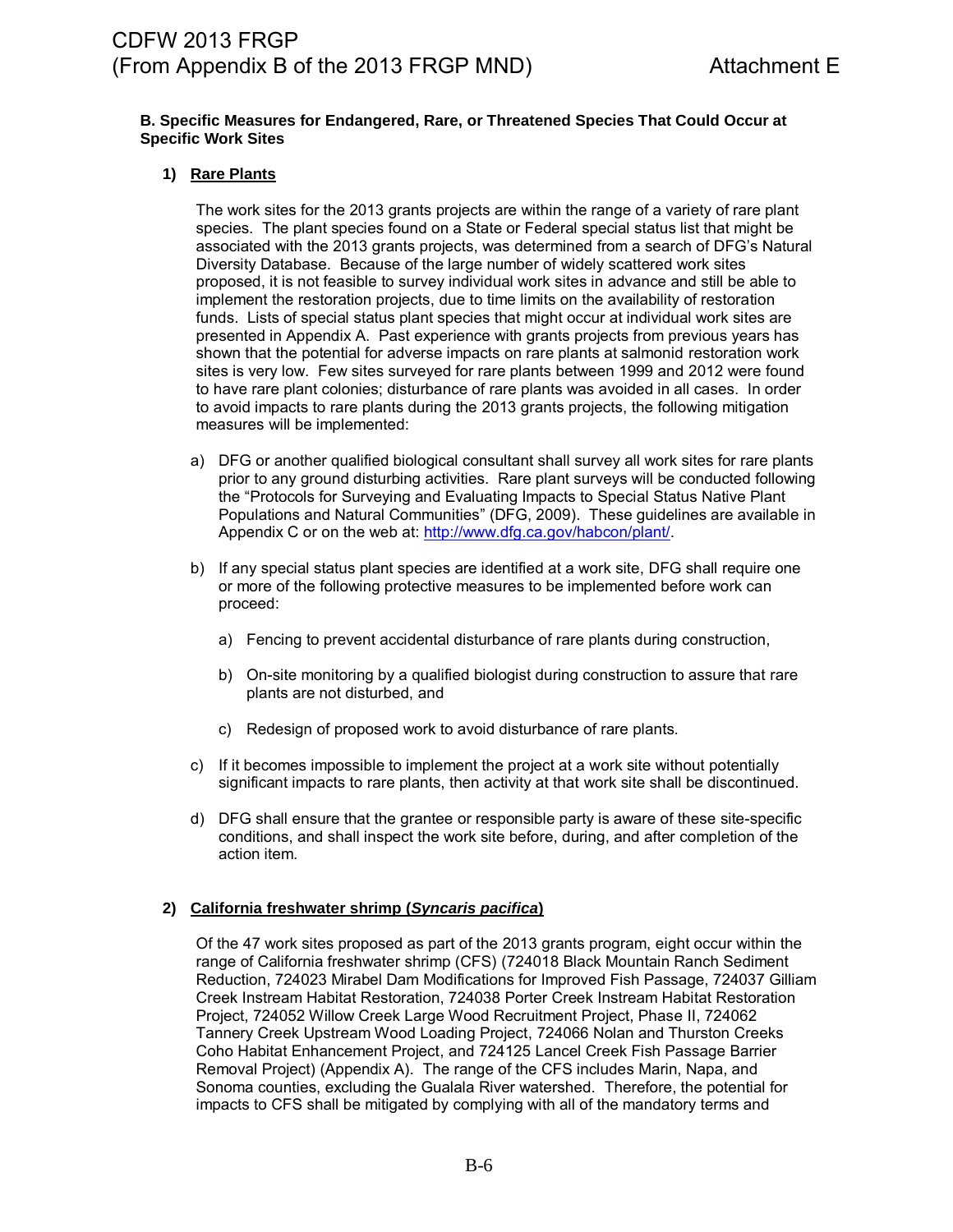conditions associated with incidental take authorized by the U. S. Fish and Wildlife Service (USFWS), Biological Opinions (file no. 1-1-03-F-273 and 81420-2009-I-0748-1). DFG proposes to implement the following measures to minimize adverse effects to the CFS and its habitat:

- a) Project activities in potential shrimp habitat shall be restricted to the period between July 1 and November 1.
- b) At least 15 days prior to the onset of activities, DFG shall submit the name(s) and credentials of biologists who will conduct activities specified in the following measures to the USFWS. The grantee shall implement any additional conservation measures requested by DFG and/or the USFWS.
- c) DFG shall be notified at least one week in advance of the date on which work will start in the stream, so that a qualified DFG biologist can monitor activities at the work site. All work in the stream shall be stopped immediately if it is determined by DFG that the work has the potential to adversely impact shrimp or its habitat. Work shall not recommence until DFG is satisfied that there will be no impact on the shrimp.
- d) Where appropriate, a USFWS-approved DFG biologist will survey each site for shrimp before allowing work to proceed and prior to issuance of a Streambed Alteration Agreement. All overhanging vegetation, undercut banks, and tree roots will be surveyed with a butterfly net or fish net.
- e) Prior to the onset of work at a work site that may contain shrimp, the USFWS-approved DFG biologist shall conduct a training session for all construction personnel. At a minimum the training shall include a description of the shrimp and its habitat, the importance of the shrimp and its habitat, the general measures that are being implemented to conserve the shrimp as they relate to the work site, and the work site boundaries where construction may occur.
- f) Only USFWS-approved biologists shall participate in the capture, handling, and monitoring of shrimp. DFG shall report annually on the number of capture, release and injuries/mortality and agrees to modify capture/release strategy with USFWS staff as needed to prevent adverse effects.
- g) In site locations where shrimp are present, DFG will require the grantee to implement the mitigation measures listed:
	- a) Equipment work shall be performed only in riffle, shallow run, or dry habitats, avoiding low velocity pool and run habitats occupied by shrimp, unless shrimp are relocated according to the protocol described below. "Shallow" run habitat is defined as a run with a maximum water depth, at any point, less than 12 inches, and without undercut banks or vegetation overhanging into the water.
	- b) Hand placement of logs or rocks shall be permitted in pool or run habitat in stream reaches where shrimp are known to be present, only if the placement will not adversely affect shrimp or their habitat.
	- c) Care shall be taken during placement or movement of materials in the stream to prevent any damage to undercut stream banks and to minimize damage to any streamside vegetation. Streamside vegetation overhanging into pools or runs shall not be removed, trimmed, or otherwise modified.
	- d) No log or rock weirs (including vortex rock weirs), or check dams shall be constructed that would span the full width of the low flow stream channel.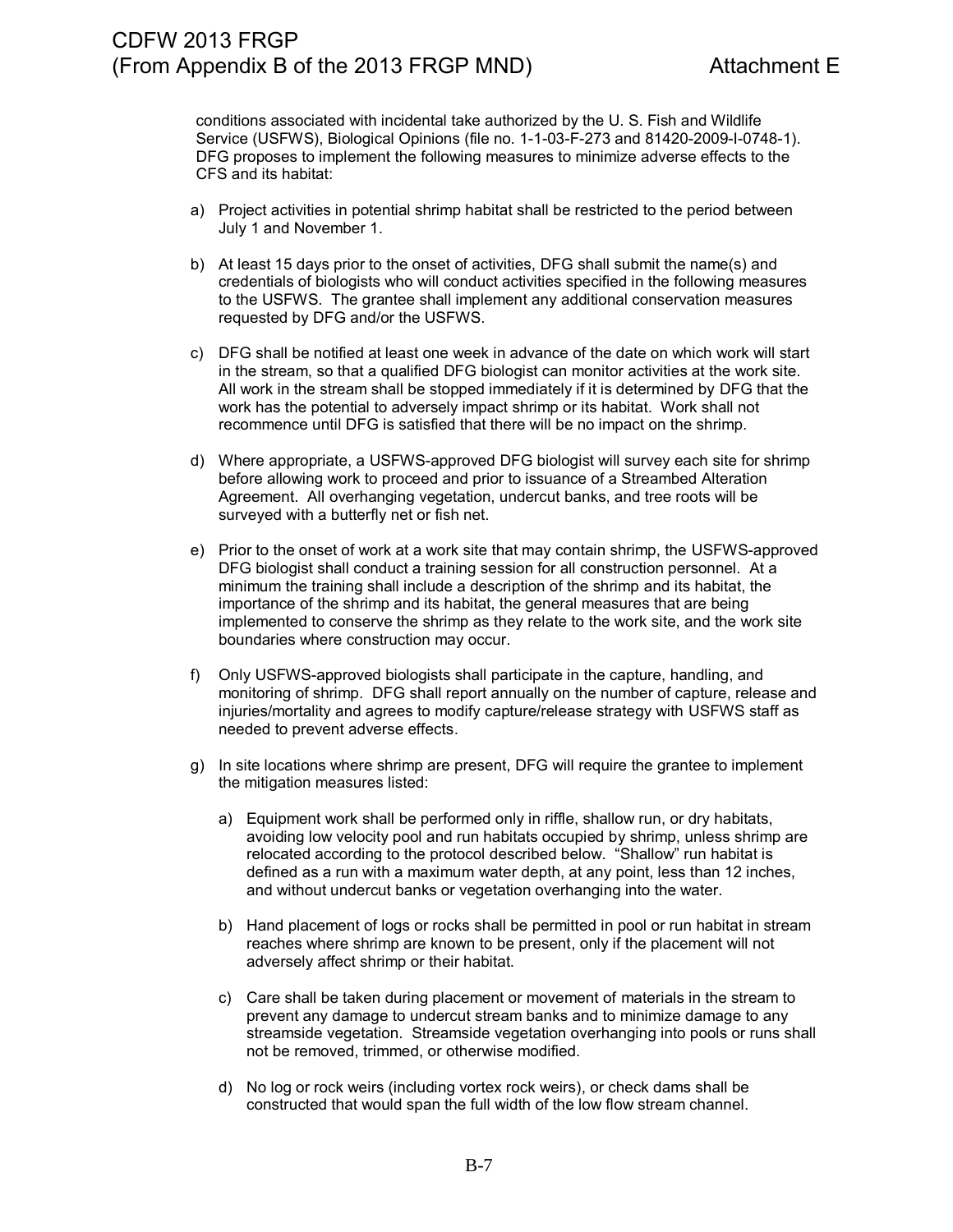Vegetation shall be incorporated with any structures involving rocks or logs to enhance migration potential for shrimp.

- e) No dumping of dead trees, yard waste or brush shall occur in shrimp streams, which may result in oxygen depletion of aquatic systems.
- h) If in the opinion of the USFWS-approved biologist, adverse effects to shrimp would be further minimized by moving shrimp away from the project site, the following procedure shall be used:
	- a) A second survey shall be conducted within 24 hours of any construction activity and shrimp shall be relocated to the nearest suitable habitat. Shrimp shall be moved while in the net, or placed in buckets containing stream water. Stress and temperature monitoring of shrimp shall be performed by the USFWS-approved biologist. Numbers of shrimp and any mortalities or injuries shall be identified and recorded. Shrimp habitat is defined as reaches in low elevation (less than 116 m) and low gradient (less than one percent) streams where banks are structurally diverse with undercut banks, exposed fine root systems, overhanging woody debris or overhanging vegetation.
	- b) When no other habitat exists on a landowner's property, the shrimp shall be held in suitable containers with site water and released at the end of the day. Containers shall be placed in the shade.
- i) If moving the shrimp out of the work area cannot be accomplished, and other avoidance measures have been deemed inappropriate, DFG shall drop activities at the work site from the project.
- j) A USFWS-approved DFG biologist shall be present at the work site until such time as all removal of shrimp, instruction of workers, and habitat disturbance associated with the restoration project have been completed. The USFWS-approved biologist shall have the authority to halt any action that might result in the loss of any shrimp or its habitat. If work is stopped, the USFWS-approved biologist shall immediately notify DFG and the USFWS.
- k) If a work site is temporarily dewatered by pumping, intakes shall be completely screened with wire mesh no larger than 0.2 inch to prevent shrimp from entering the pump system. Water shall be released or pumped downstream at an appropriate rate to maintain downstream flows during construction. Upon completion of construction activities, any barriers to flow shall be removed in a manner that would allow flow with the least disturbance to the substrate.
- l) A USFWS-approved biologist shall permanently remove from within the project work site, any individuals of exotic species, such as bullfrogs, centrarchid fishes, and nonnative crayfish, to the maximum extent possible. The grantee shall have the responsibility that such removals are done in compliance with the California Department of Fish and Game.
- m) Invasive non-native vegetation that provides shrimp habitat and is removed as a result of Program activities shall be replaced with native vegetation that provides comparable habitat for the shrimp. Re-vegetated sites shall be irrigated as necessary until vegetation is established. Re-vegetated sites shall be monitored until shading and cover achieves 80% of pre-project shading and cover and for a minimum of 5 years.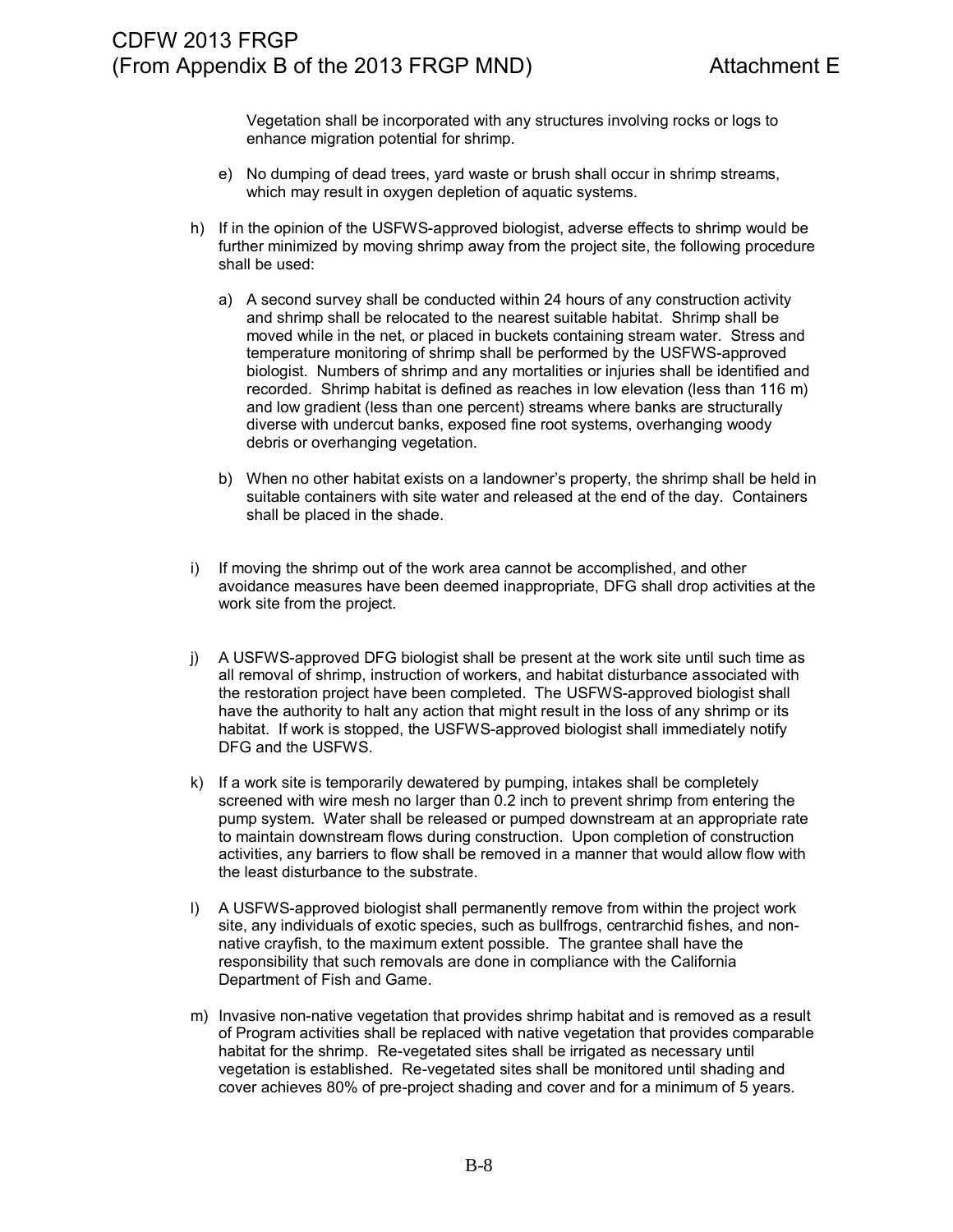#### **3) Coho salmon (***Oncorhynchus kisutch***), Chinook salmon (***Oncorhynchus tshawytscha***), steelhead (***Oncorhynchus mykiss***), and coast cutthroat trout (***Oncorhynchus clarki clarki***)**

While all of the work proposed under this program will enhance habitat for one or more of these species, all of the work sites proposed as part of the 2013 grants program could involve instream work in their habitat (Appendix A). In order to avoid any potential for negative impacts to these species, the following measures will be implemented:

- a) Project work within the wetted stream shall be limited to the period between June 15 and November 1, or the first significant rainfall, or which ever comes first. This is to take advantage of low stream flows and to avoid the spawning and egg/alevin incubation period of salmon and steelhead. Actual project start and end dates, within this timeframe, are at the discretion of the Department of Fish and Game (i.e. on the Shasta River projects must be completed between July 1 and September 15 to avoid impacts to immigrating and emigrating salmonids). Whenever possible, the work period at individual sites shall be further limited to entirely avoid periods when salmonids are present (for example, in a seasonal creek, work will be confined to the period when the stream is dry).
- b) Suitable large woody debris removed from fish passage barriers that is not used for habitat enhancement, shall be left within the riparian zone so as to provide a source for future recruitment of wood into the stream, reduce surface erosion, contribute to amounts of organic debris in the soil, encourage fungi, provide immediate cover for small terrestrial species and to speed recovery of native vegetation.
- c) Prior to dewatering a construction site, fish and amphibian species shall be captured and relocated by DFG personnel (or designated agents). The following measures shall be taken to minimize harm and mortality to listed salmonids resulting from fish relocation and dewatering activities:
	- a) Fish relocation and dewatering activities shall only occur between June 15 and November 1 of each year.
	- b) Fish relocation shall be performed by a qualified fisheries biologist, with all necessary State and Federal permits. Rescued fish shall be moved to the nearest appropriate site outside of the work area. A record shall be maintained of all fish rescued and moved. The record shall include the date of capture and relocation, the method of capture, the location of the relocation site in relation to the project site, and the number and species of fish captured and relocated. The record shall be provided to DFG within two weeks of the completion of the work season or project, whichever comes first.
	- c) Electrofishing shall be conducted by properly trained personnel following NOAA *Guidelines for Electrofishing Waters Containing Salmonids Listed under the Endangered Species Act*, June 2000.
	- d) Prior to capturing fish, the most appropriate release location(s) shall be determined. The following shall be determined:
		- i) Temperature: Water temperature shall be similar as the capture location.
		- ii) Habitat: There shall be ample habitat for the captured fish.
		- iii) Exclusions from work site: There shall be a low likelihood for the fish to reenter the work site or become impinged on exclusion net or screen.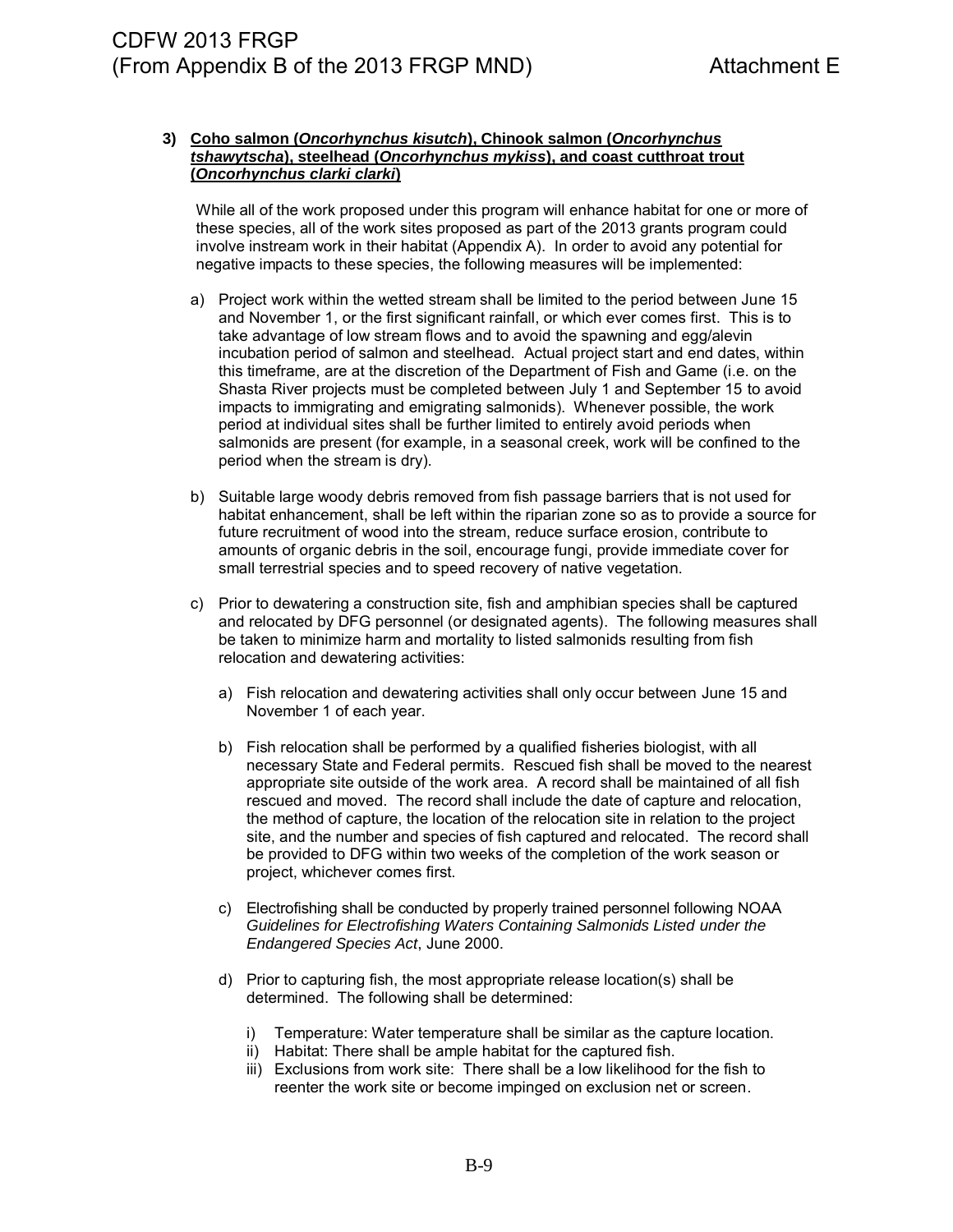- e) The most efficient method for capturing fish shall be determined by the biologist. Complex stream habitat generally requires the use of electrofishing equipment, whereas in outlet pools, fish may be concentrated by pumping-down the pool and then seining or dipnetting fish.
- f) Handling of salmonids shall be minimized. However, when handling is necessary, always wet hands or nets prior to touching fish.
- g) Temporarily hold fish in cool, shaded, aerated water in a container with a lid. Provide aeration with a battery-powered external bubbler. Protect fish from jostling and noise and do not remove fish from this container until time of release.
- h) Air and water temperatures shall be measured periodically. A thermometer shall be placed in holding containers and, if necessary, periodically conduct partial water changes to maintain a stable water temperature. If water temperature reaches or exceeds 18 °C, fish shall be released and rescue operations ceased.
- i) Overcrowding in containers shall be avoided by having at least two containers and segregating young-of-year (YOY) fish from larger age-classes to avoid predation. Larger amphibians, such as Pacific giant salamanders, shall be placed in the container with larger fish. If fish are abundant, the capturing of fish and amphibians shall cease periodically and shall be released at the predetermined locations.
- j) Species and year-class of fish shall be visually estimated at time of release. The number of fish captured shall be counted and recorded. Anesthetization or measuring fish shall be avoided.
- k) If feasible, initial fish relocation efforts shall be performed several days prior to the start of construction. This provides the fisheries biologist an opportunity to return to the work area and perform additional electrofishing passes immediately prior to construction. In many instances, additional fish will be captured that eluded the previous day's efforts.
- l) If mortality during relocation exceeds three percent, capturing efforts shall be stopped and the appropriate agencies shall be contacted immediately.
- m) In regions of California with high summer temperatures, relocation activities shall be performed in the morning when the temperatures are cooler.
- n) DFG shall minimize the amount of wetted stream channel that is dewatered at each individual project site to the fullest extent possible.
- o) Additional measures to minimize injury and mortality of salmonids during fish relocation and dewatering activities shall be implemented as described in Part IX, pages 52 and 53 of the *California Salmonid Stream Habitat Restoration Manual*.
- d) Mitigation measures for the cooperative rearing project at the Kingfisher Flat Conservation Genetic Rearing Facility (Facility) shall follow the conditions set forth by the DFG.
	- a) The hatchery infrastructure at the Facility shall be maintained in an acceptable condition and good operating order, such that salmonid eggs and fry will be handled and reared under the controlled conditions necessary for their successful incubation without unnecessary or undue mortality.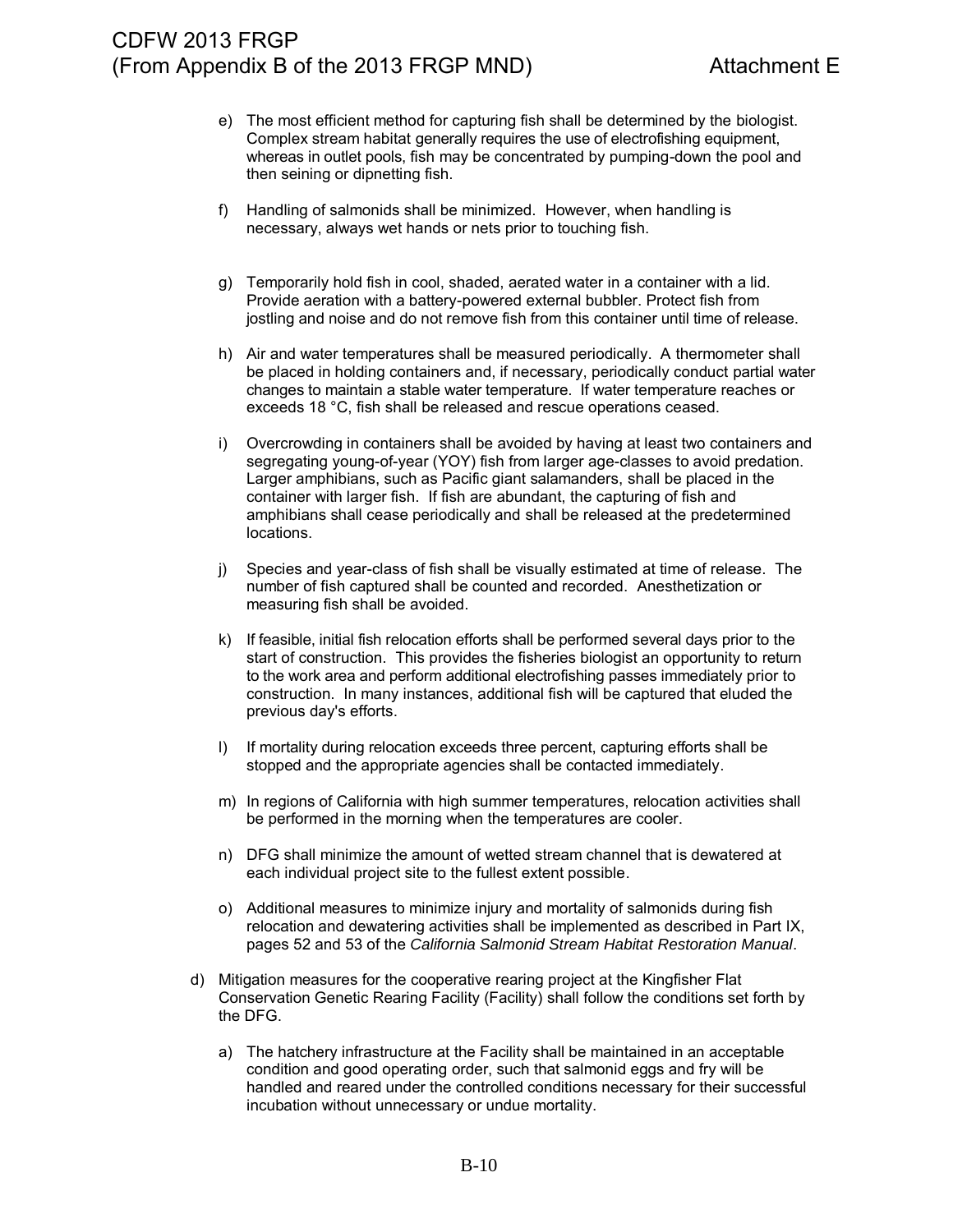- b) The Facility Manager on staff shall be a qualified fish aquaculturist with credentials, education and experience representing a level of expertise commensurate with the responsibilities associated with spawning, rearing and managing a critically endangered species.
- c) Accurate records shall be kept by the Monterey Bay Salmon and Trout Project (MBSTP) using DFG Form 788 and annual report forms. No later than ten (10) days after completion of spawning operations, the completed forms shall be sent to the DFG Fish Rearing Coordinator, Manfred Kittel at 7329 Silverado Trail, Napa, CA 94558. Completed annual report forms shall be submitted to the DFG Fish Rearing Coordinator no later than July 1 of the subject spawning year.
- d) Unannounced inspections shall be periodically conducted by the DFG Fisheries Biologist, or by DFG law enforcement personnel, whenever fish are being spawned. Notice of intent to spawn shall be provided by the Facility Manager to DFG via telephone or email, as far in advance of any spawning as is practicable.
- e) At all times while the fish trap and holding facilities are in operation or fish are being held, they shall be closely attended by the Facility Manager or his or her designee. Names of all designated trapping assistants shall be provided to DFG at least 48 hours in advance of carrying out any trapping activities. No other person not possessing the necessary state and federal permits to handle CCC- steelhead shall be allowed to participate without first obtaining written approval from the DFG Biologist or Fish Rearing Coordinator. As the qualified fish aquaculturist on staff, the Facility Manager shall have sole authority and responsibility at all times for proper management and handling of the fish.
- f) Free passage past the trap will be maintained for fish when the trap is not being actively operated.
- g) All wild and captive coho salmon shall be spawned in strict accordance with the Spawning Genetic Matrix (SGM) prepared by Dr. Carlos Garza of NOAA Fisheries. The SGM is based on the genotype of each individual fish and identifies the most appropriate spawning pairs with the goal of minimizing risks of outbreeding or inbreeding depression. All female steelhead shall be spawned with up to four (4) males taken at approximately the same time the female was obtained.
- h) *Coho salmon:* The Facility is authorized to take eggs from up to 30 male, and 10 female wild coho salmon that return to Scott Creek. At the discretion of the NOAA biology team and DFG Fish Rearing Coordinator, wild coho salmon returns from streams other than Scott Creek shall be appropriately captured, taken to the Facility and included in the SGM. There are currently 350 captive broodstock coho salmon being held at the NOAA lab and Warm Springs Hatchery, which will also be brought back to the Facility and spawned in the 2012-2013 brood year. The Facility is authorized to rear up to 45,000 coho salmon eggs, total. *Steelhead*: The Facility is authorized to take eggs from up to 60 male, and up to 20 female wild San Lorenzo River returns. In addition, the facility is authorized to take eggs from up to 28 male, and 7 female wild Scott Creek returns. No wild steelhead returns from any other streams may be taken for propagation purposes. The facility is authorized to rear up to 45,000 steelhead eggs, total.
- i) Disposition of 2012-2013 brood year (BY) coho salmon eggs: Coho salmon shall be released as follows: 4,000 as unfed fry at predetermined locations on San Vicente Creek in June 2013; 5,000 as fingerlings in December 2013; 360 of most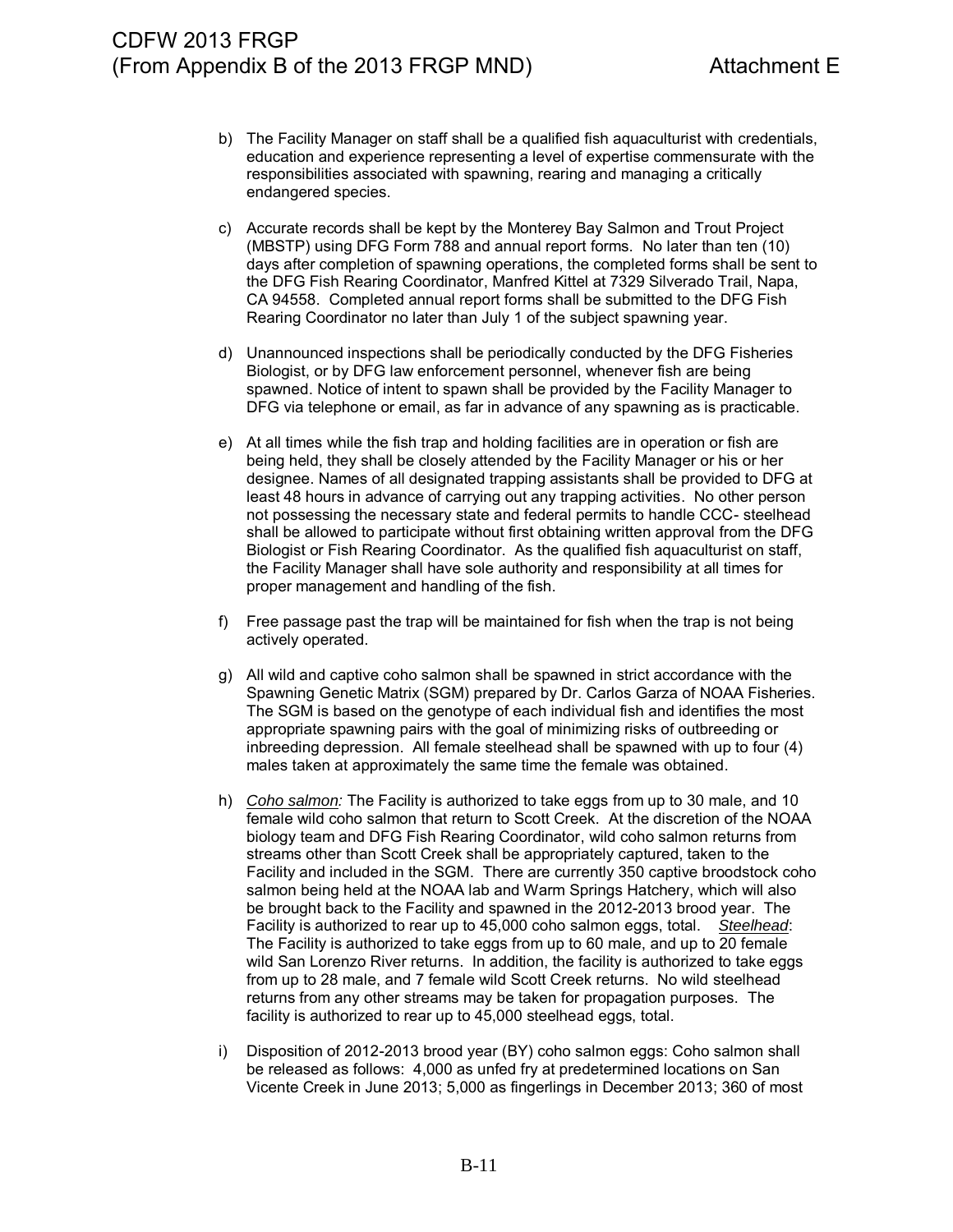robust and morphologically superior to be kept as broodstock; the remainder released in spring of 2014 as smolts.

- j) Planned outbreedings of Scott Creek run fish may occur at the discretion of the NOAA biology team and will include fish native to CCC runs occurring north of the Golden Gate Bridge, depending upon availability, suitability and Facility capacity. All other spawning protocols apply.
- k) Any San Lorenzo River steelhead eggs to be used for the Salmon and Trout Education Program (STEP) program shall be taken from the 40,000 egg allotment, in batches at the discretion of the DFG and the Facility Manager.
- l) No spawning of any fish may occur at the Facility if there is a pending storm event that stands to cause a failure at the Facility during the first 48 hours of incubation (when the eggs can't be moved). Under these circumstances, spawning will be delayed until storm threats pass.
- m) The weir and trap apparatus shall be removed from the stream or, if a permanent installation, modified to provide free passage of fish past the apparatus, once the limit of fish or eggs has been reached, whichever event occurs first.
- n) San Lorenzo River steelhead may be trapped at the Felton Diversion Dam upon receipt of permission by the property owner, City of Santa Cruz. Scott Creek coho salmon and steelhead may be trapped at the weir maintained by NOAA Fisheries on Scott Creek. All other collection of adult salmonids destined for use in the Facility program shall be limited to manual collection using dip nets and seines. Adult fish in the act of spawning shall not be taken. All normal and customary precautions to ensure the safety and health of the fish shall be taken.
- o) Weather and habitat conditions permitting, it is appropriate to begin to capture returning adult steelhead during the first week of December (between December 5 and December 10, 2013).
- p) Determination of the use of wild spawning-run coho salmon in the MBSTP captive spawning program will be made by DFG & NOAA Fisheries during the season. Few, if any, wild coho salmon returns are expected. All returning wild coho salmon will be included in the spawning matrix to maximize the genetic diversity of Scott Creek fish used in the restoration effort.
- q) All fish shall remain the property of the State of California and their ultimate disposition remains solely at the discretion of DFG.
- r) All 2012-2013 BY juvenile coho salmon reared at the Facility shall be marked with a PIT-tag ONLY (no adipose-clipping) prior to release to prevent inadvertent take via angling and ensure positive identification of any adult returns via PIT-tag readers installed on Waddell, Scott and San Vicente creeks. All 2012-2013 BY juvenile steelhead reared at the Facility shall be appropriately fin-clipped (via removal of the adipose fin) prior to release.
- s) For anesthetization purposes, the use of tricaine methane sulfonate (MS-222) on coho salmon and steelhead is authorized to prevent handling stress to the fish which may have adverse impacts on the viability of their gametes. All coho salmon treated with MS-222 will be either held in captivity for a minimum of twenty one (21) days post-treatment, or their spawned-out carcasses properly disposed of per the direction of the Facility Manager and NOAA biology team. All steelhead treated with MS-222 must be held for a minimum of twenty one (21) days prior to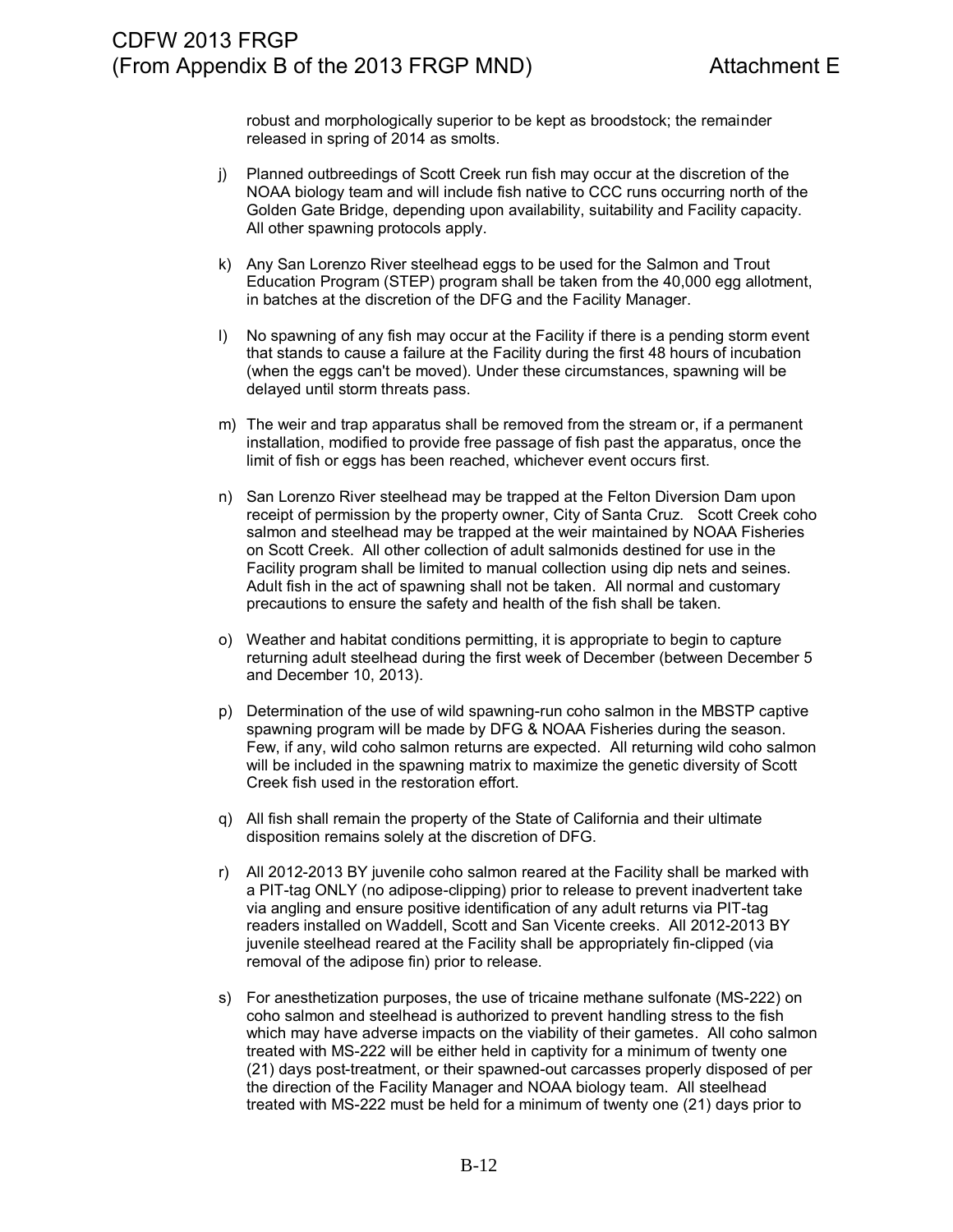release back to the stream. Alternatively, fish may be anesthetized with carbon dioxide in solution, if it is deemed necessary or acceptable by either the Facility Manager or NOAA biologist. Fish may not be treated with nor exposed to any other drug or other chemical during any activity carried out without prior written approval from the DFG Fish Rearing Coordinator or his or her designee.

- t) No fish or eggs acquired shall be possessed, transferred, or otherwise disposed of except as authorized by the DFG in writing.
- u) All eggs, fry, and rearing juvenile fish shall be held in separate rearing tanks and/or raceways according to the site plan developed by NOAA Fisheries. This ensures the fish are broken out by species, stream of origin, brood year and family group (coho salmon).
- v) If specifically directed by DFG, all heads of dead adipose-marked adult fish shall be removed, placed in plastic bags, frozen and shipped to the DFG Fish Rearing Coordinator: Manfred Kittel at 7329 Silverado Trail, Napa, CA 94558. Each bag shall contain only one head and have securely affixed to it a hard cardboard tag clearly marked with the following information: Species of fish, sex, date and location trapped, name of Facility, and name of Facility Manager.
- w) When performing planned authorized releases of juvenile fish into any water body, the Facility Manager shall supervise and/or approve any and all individuals proposed to participate in such releases to ensure proper handling and care of fish.
- x) When releasing adult or juvenile steelhead into the San Lorenzo River, all proper precautions to prevent contamination with or transmission of invasive New Zealand mud snails shall be observed. Waders, boots, hip boots or other personal gear used during the planned releases shall follow the decontamination procedures outlined on DFG's website: http:l/www.dfq.ca.~ovlinvasiveslmudsnail/.
- y) Juvenile steelhead released by this cooperative rearing program have been deemed to pose minimal competition risk to wild fish since release of juvenile steelhead is timed based on fish size and smolt stage, season, and water temperature, ensuring that they quickly exit to the ocean rather than remaining to rear in fresh water. Juvenile coho salmon released by this program are deemed to pose no risk to wild fish, since this program was established and is maintained to recovery the native genetic stock south of San Francisco Bay, originate from the genetic stock in this region, and are managed by the program to maximize the genetic integrity of wild fish to the greatest level that is scientifically feasible.
- z) All coho salmon smolts will be planted in Scott Creek, Waddell Creek, San Vicente Creek, and any other appropriate watersheds as determined, in writing, by DFG and NOAA Fisheries. Planting shall occur proximal to the first new moon after the spring equinox.
- e) If these mitigation measures cannot be implemented, or the project actions proposed at a specific work site cannot be modified to prevent or avoid potential impacts to anadromous salmonids or their habitat, then activity at that work site shall be discontinued.

### **4) Tidewater goby (Eucyclogobius newberryi)**

The tidewater goby was listed by the state of California for protection in 1987, and federally listed in 1994. However, the fish's need for specific kind of habitat means that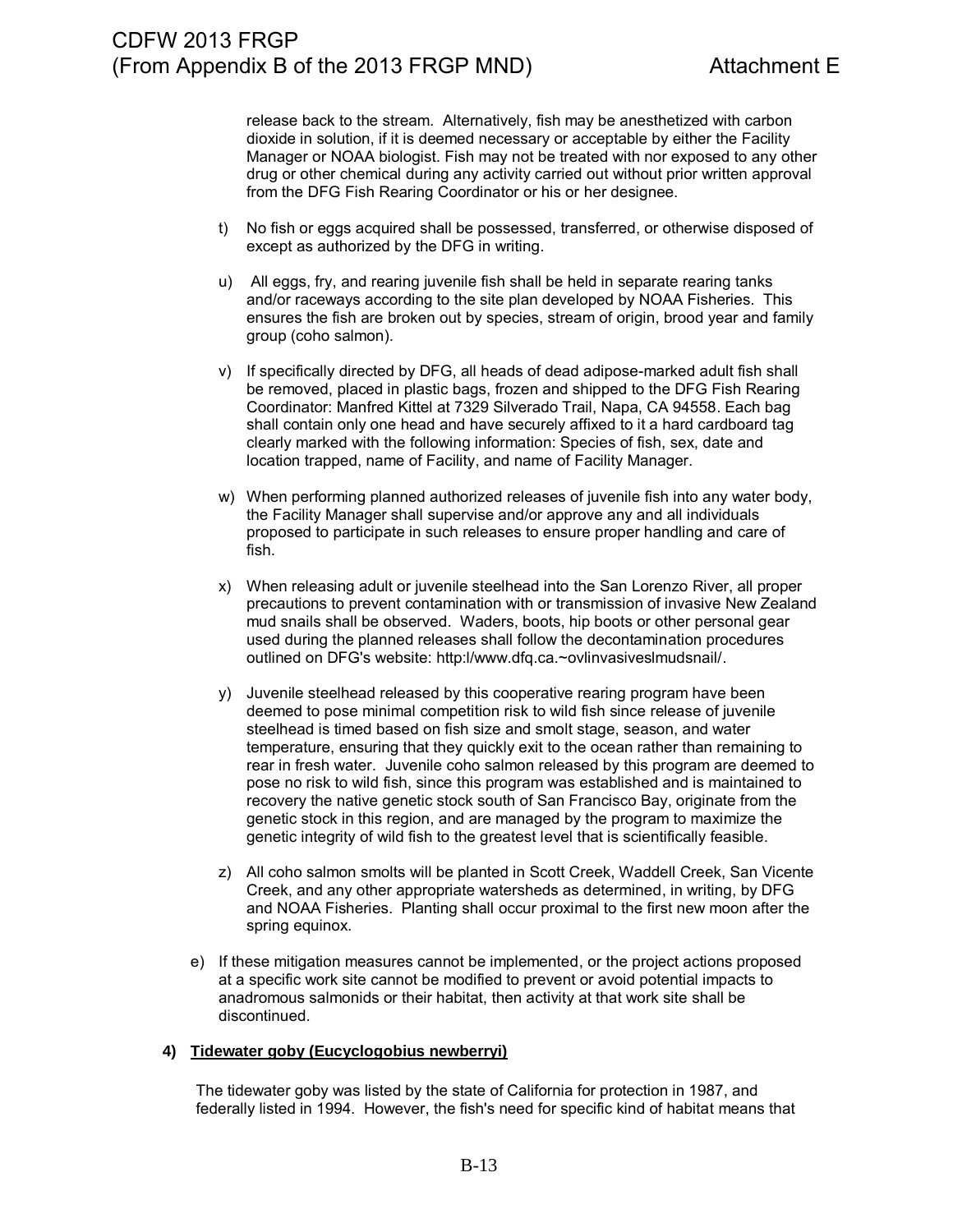the populations are isolated from each other, and subject to extirpation due to various human activities, such as draining of wetlands, sand bar breaches, pollutant accumulation in lagoons, and so forth.

Of the 47 work sites proposed as part of the 2013 grants program, there is a possibility of affecting tidewater goby at two sites (724144 Strawberry Creek Coho Passage Improvement Project and 724174 Francis Creek Barrier Removal at Port Kenyon Road). The potential for impacts to the tidewater goby will be mitigated by consulting the USFWS prior to the implementation of the projects. If mitigation measures cannot be implemented or the project actions proposed at a specific work site cannot be modified to prevent or avoid potential impacts to the tidewater goby or its habitat, then activity at that work site shall be discontinued.

### **5) California red-legged frog (***Rana aurora draytonii***)**

Of the 47 work sites proposed as part of the 2013 grants program, 20 are listed on the corresponding species lists in Appendix A. Activities proposed for the sites (724018 Black Mountain Ranch Sediment Reduction Project, 724027 San Geronimo Landowners Assistance Program Instream Habitat Restoration, 724029 San Geronimo Golf Course Bank Stabilization Project, 724136 Green Gulch Habitat Enhancement, 724035 Steelhead Spawning Gravel Enhancement - Below Los Padres Dam, 724128 Sleepy Hollow Ford Removal and Bridge Replacement, 724070 Pismo Creek Fish Passage Improvement Project, 724020 Coastal San Mateo County Road Related Sediment Reduction Project, 724069 Driscoll Ranch Sediment Reduction to San Gregorio Creek, 724019 Monterey Bay Salmon & Trout Project Coho rearing & Captive Brood-stock, 724100 Rancho Tajiguas Barrier Removal Project – Phase 2, 724134 Blackhawk Canyon Creek Watershed Sediment Reduction Project- Phase 1, 724023 Mirabel Dam Modifications for Improved Fish Passage, 724037 Gilliam Creek Instream Habitat Restoration, 724038 Porter Creek Instream Habitat Restoration Project, 724052 Willow Creek Large Wood Recruitment Project, Phase II, 724062 Tannery Creek Upstream Wood Loading Project, 724066 Nolan and Thurston Creeks Coho Habitat Enhancement Project, 724125 Lancel Creek Fish Passage Barrier Removal Project, and 724015 Non-Native Plant Re-Treatments, San Antonio Creek) will not remove or degrade California red-legged frog (CRLF) habitat; however, precautions shall be required at these sites to avoid the potential for take of CRLF while using heavy equipment. The potential for impacts to CRLF will be mitigated by complying with all of the mandatory terms and conditions associated with incidental take authorized by the USFWS, Biological Opinion (file no. 1-1- 03-F-273, 81420-2009-I-0748-1, and 81440-2009-F-0387 for projects within the San Francisco District of the USACE, and file no. 2008-F-0441 for projects within the Los Angeles District of the USACE). DFG shall implement the following measures to minimize adverse effects to the CRLF and its habitat:

- a) Project activities in potential red-legged frog habitat shall be restricted to the period between July 1 and October 15.
- b) At least 15 days prior to the onset of project activities, DFG shall submit the names(s) and credentials of biologists who would conduct activities specified in the following measures. No project activities shall begin until DFG has received written approval from the USFWS that the biologist(s) is qualified to conduct the work.
- c) Prior to the onset of any project-related activities, the approved biologist must identify appropriate areas to receive red-legged frog adults and tadpoles from the project areas. These areas must be in proximity to the capture site, contain suitable habitat, not be affected by project activities, and be free of exotic predatory species (i.e. bullfrogs, crayfish) to the best of the approved biologist's knowledge.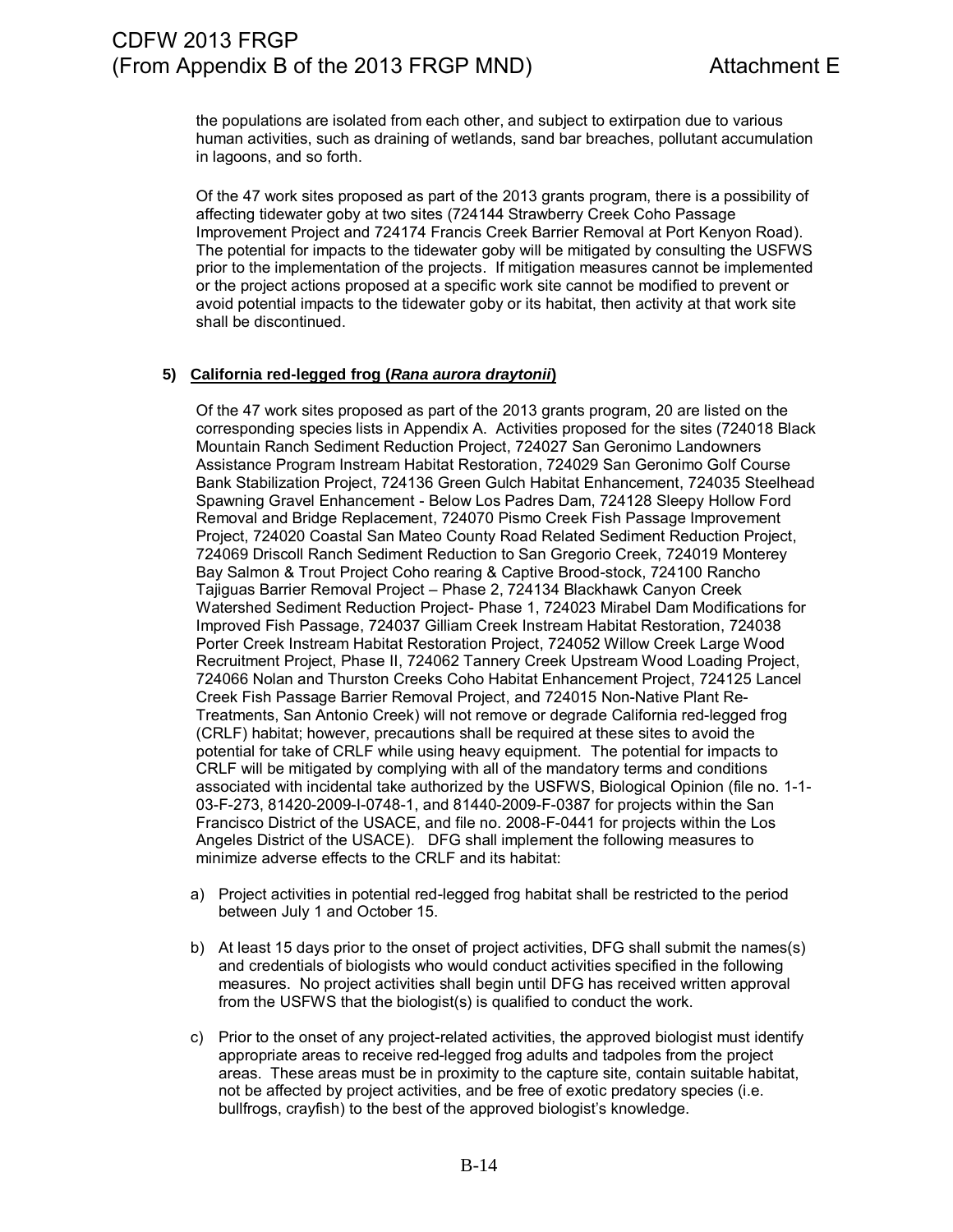- d) A USFWS-approved biologist shall survey the project site at least two weeks before the onset of activities. If red-legged frogs are found in the project area and these individuals are likely to be killed or injured by work activities, the USFWS-approved biologist will allow sufficient time to move them from the site before work activities resume. Only USFWS-approved biologists will participate in activities with the capture, handling, and monitoring of red-legged frogs.
- e) Prior to the onset of project activities, a USFWS-approved biologist shall conduct a training session for all construction personnel. At a minimum, the training shall include a description of the red-legged frog and its habitat, the importance of the red-legged frog and its habitat, the general measures that are being implemented to conserve the red-legged frog as they relate to the project, and the boundaries within which the project may be accomplished. Brochures, books and briefings may be used in the training session, provided that a qualified person is on hand to answer any questions.
- f) A USFWS-approved biologist shall be present at the work site until such time as removal of red-legged frogs, instruction of workers, and habitat disturbance has been completed. The USFWS-approved biologist shall have the authority to halt any action that might result in impacts that exceed the levels anticipated by the USACE and USFWS during review of the proposed action. If work is stopped, the USACE and the USFWS shall be notified immediately by the USFWS-approved biologist or on-site biological monitor.
- g) If red-legged frogs are found and these individuals are likely to be killed or injured by work activities, the USFWS-approved biologists must be allowed sufficient time to move them from the site before work activities resume. The USFWS-approved biologist must relocate the red-legged frogs the shortest distance possible to one of the predetermined areas. The USFWS-approved biologist must maintain detailed records of any individuals that are moved (e.g., size, coloration, any distinguishing features, photographs (digital preferred) to assist in determining whether translocated animals are returning to the point of capture. Only red-legged frogs that are at risk of injury or death by project activities may be moved.
- h) A DFG monitoring plan shall be developed to determine the level of incidental take of the red-legged frog associated with the Restoration Program funded activities in the area. The monitoring plan must include a standardized mechanism to report any observations of dead or injured red-legged frog to the appropriate USACE and USFWS offices.
- i) If a work site is to be temporarily dewatered by pumping, intakes shall be completely screened with wire mesh not larger than 0.125 inch to prevent red-legged frogs from entering the pump system. Water shall be released or pumped downstream at an appropriate rate to maintain down stream flows during construction activities and eliminate the possibility of ponded water. Upon completion of construction activities, any barriers to flow shall be removed in a manner that would allow flow to resume with the lease disturbance to the substrate.
- j) Ponded areas shall be monitored for red-legged frogs that may become entrapped. Any entrapped red-legged frog shall be relocated to a pre-determined receiving area by a USFWS-approved biologist.
- k) A USFWS-approved biologist will permanently remove from the project area, any individuals of exotic species, such as bullfrogs (*Rana catesbiana),* centrarchid fishes, and non-native crayfish to the maximum extent possible. The biologist will have the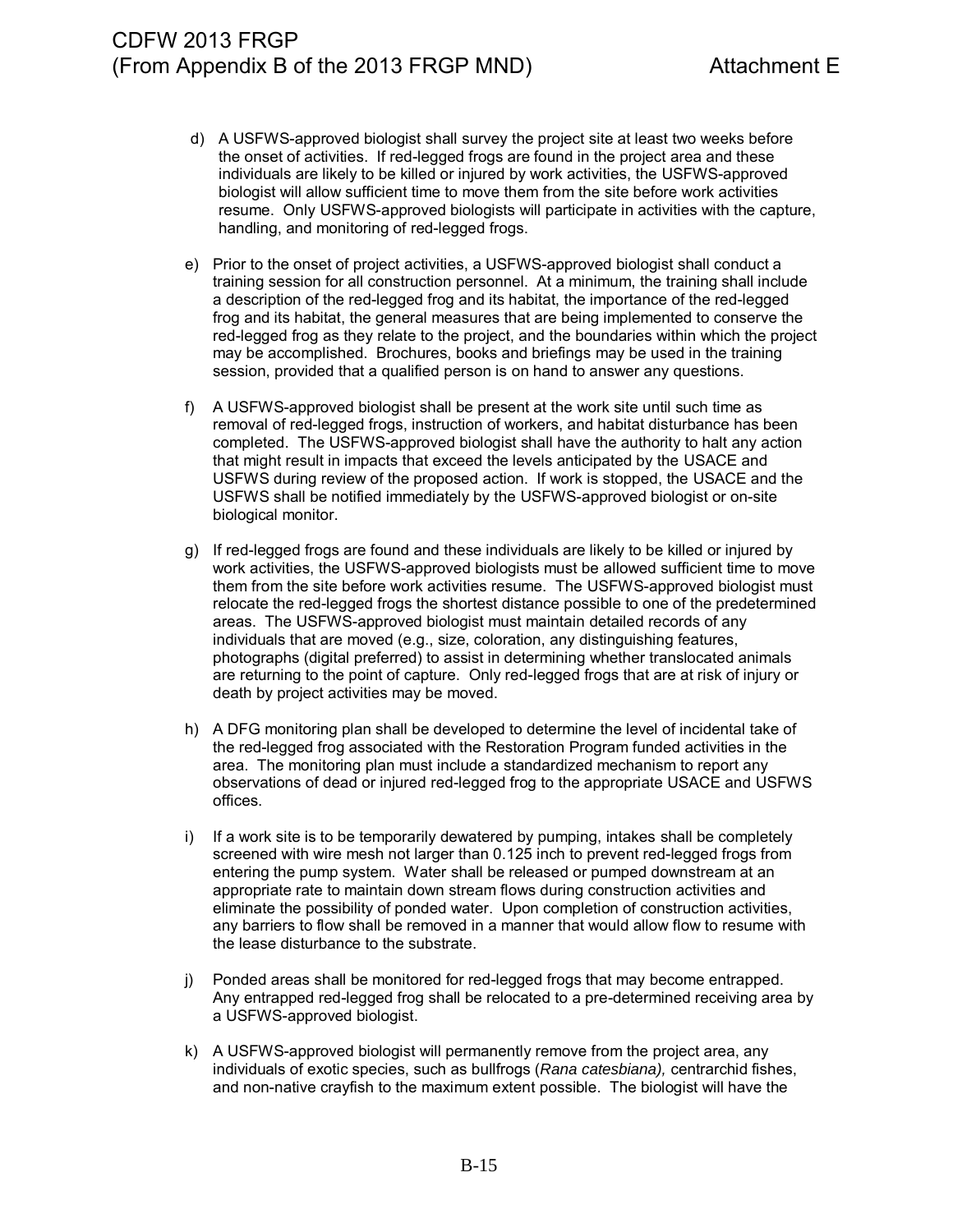responsibility to ensure that their activities are in compliance with the Fish and Game Code.

- l) The USFWS-approved biologist(s) who handle red-legged frogs shall ensure that their activities do not transmit diseases. To ensure that diseases are not conveyed between work sites by the USFWS-approved biologist, the fieldwork code of practice developed by the Declining Amphibian Populations Task Force [\(http://www.fws.gov/ventura/species\\_information/protocols\\_guidelines/docs/DAFTA.pdf\)](http://www.fws.gov/ventura/species_information/protocols_guidelines/docs/DAFTA.pdf) shall be followed at all times.
- m) The DFG or USACE shall report any observation of the incidental take of red-legged frogs associated with the implementation of the Restoration Program projects in accordance with RGP78. The USFWS and the USACE must review the circumstances surrounding the incident to determine whether any patterns of repeated authorized or unauthorized activities are occurring that may indicate that additional protective measures are required. If, after completion of the review, the USACE and the USFWS agree that additional protective measures are required and can be implemented within the existing scope of the action, the USACE must require the DFG to implement the agreed-upon measures within a reasonable time frame; if the corrective actions cannot be implemented with the scope of the existing action, the USACE and USFWS will determine whether re-initiation of consultation is appropriate.
- n) Despite term and condition h of this section (above), the USACE must immediately reinitiate formal consultation with the USFWS, pursuant to 7(a) (2) of the Endangered Species Act, if red-legged frogs are taken within the action area at or in excess of the incidental take anticipated in the Incidental Take Statement section of the U.S, Fish and Wildlife biological opinion (file no. 2008-F-0441), whether by project or by year.
- o) If these mitigation measures cannot be implemented or the project activities proposed at a specific work site cannot be modified to prevent or avoid potential impacts to CRLF or its habitat, then project activity at that work site shall be discontinued.

### **6) Arroyo toad (***Bufo microscaphus californicus***)**

None of the proposed projects in the 2013 grants program are located within the range of the Arroyo toad.

#### **7) San Francisco Garter Snake (Thamnophis sirtalis tetrataenia)**

Of the projects proposed in the 2013 grants program, two (724020 Coastal San Mateo County Road Related Sediment Reduction Project and 724069 Driscoll Ranch Sediment Reduction to San Gregorio Creek) are located within the range of the San Francisco garter snake. The potential for impacts to the San Francisco garter snake will be mitigated by consulting with the USFWS prior to the implementation of the projects. If mitigation measures cannot be implemented or the project actions proposed at a specific work site cannot be modified to prevent or avoid potential impacts to the San Francisco garter snake or its habitat, then activity at that work site shall be discontinued.

#### **8) Least Bell's Vireo (***Vireo bellii pusillus***)**

Following the listing of the least Bell's vireo subspecies as Federally Endangered in 1986, there has been much conservation, restoration, monitoring, and research that has taken place in its southern California range leading to increased populations in some areas. Of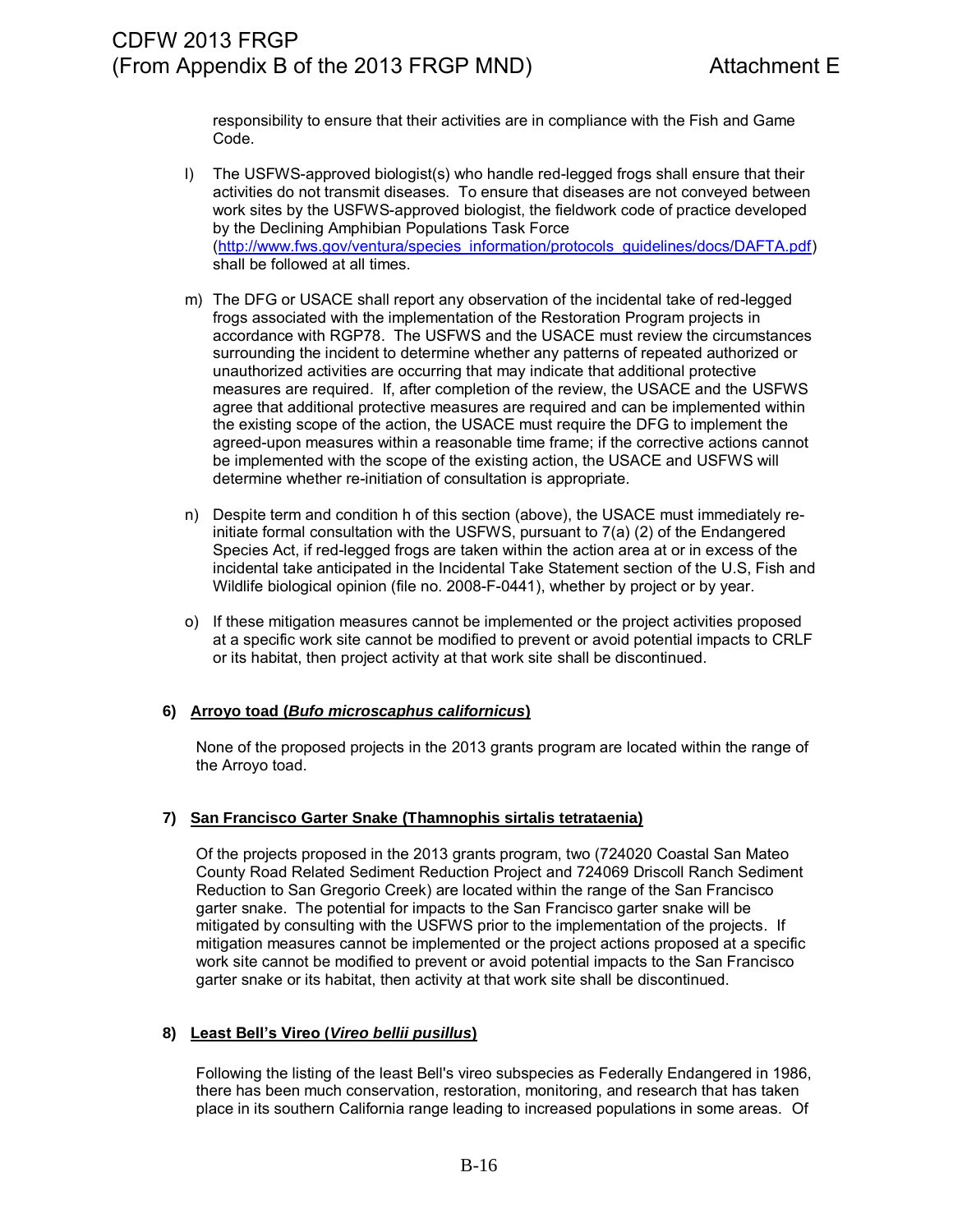the 47 projects proposed as part of the 2013 grants program, one is within the range of the least Bell's vireo. The potential for impacts to the least Bell's vireo will be mitigated by complying with all of the mandatory terms and conditions associated with incidental take authorized by the USFWS, Biological Opinion (file no. 1-8-08-F-17) within the Los Angeles District of the USACE. DFG shall implement the following measures to minimize adverse effects to the least Bell's vireo and its habitat:

- a) Prior to any work in areas where riparian habitat is present, a qualified biologist must do a habitat assessment and determine whether the area within 500 feet of the project site is suitable for nesting by least Bell's vireo. If not, work may proceed without further surveys. If the biologist determines that the area is suitable, a qualified biologist must monitor before and during the project to determine the status of least Bell's vireos within 500 feet of the project site.
- b) If any least Bell's vireos are observed nesting within 500 feet of the project activities, work will cease temporarily until it is determined that either the birds are not nesting or young have fledged.

#### **9) Marbled murrelet (***Brachyrampus marmoratus***)**

The marbled murrelet is listed as endangered under CESA and threatened under ESA. Activities to protect and restore habitat will not remove or degrade suitable habitat for marbled murrelets, however nesting birds could be disturbed by the noise from heavy equipment required for projects such as culvert removal or placement of large woody debris.

Twenty one of the 47 work sites proposed as part of the 2013 grants program are listed on the corresponding species lists in Appendix A. Activities proposed for the sites 724104 Bridge Creek Railroad Crossing Fish Passage Implementation Project, 724105 Lower Eel Riparian Planting, 724120 Lower Mattole Coho Salmon Habitat Enhancement, 724142 Mainstem SF Elk River Sediment Reduction and Habitat Improvement Project, 724144 Strawberry Creek Coho Passage Improvement Project, 724149 Redwood Creek LWD/Pool Improvement Project, 724161 Ryan Creek Habitat Sediment Reduction Project, 724164 Mattole Flow Program: Institutional Water Storage and Forbearance, 724011 Two Log Creek Large Woody Debris Project, 724103 Ramon Creek Sediment Reduction and Instream Enhancement Project, 724108 Neefus Gulch Coho Habitat Enhancement Project, 724129 Upper Noyo River Large Wood Enhancement Project–Phase II, 724132 Russell Brook Stream Habitat Enhancement Project-Phase II, 724147 Upper Tenmile Creek Salmonid Habitat Restoration Project, 724151 Cottaneva Creek Habitat Restoration Project, Phase III, 724152 North Fork Navarro Instream Coho Habitat Enhancement Project, 724154 Middle "Clark" Fork Ten Mile Instream Coho Habitat Enhancement Project, 724156 Bald Hill Creek Instream Coho Habitat Enhancement Project, 724158 Big River Instream Coho Habitat Enhancement Project, 724159 Using Large Wood to Increase Salmon Abundance in Pudding Creek: A BACI Experiment, 724019 Monterey Bay Salmon & Trout Project Coho rearing & Captive Brood-stock, 724020 Coastal San Mateo County Road Related Sediment Reduction Project, and 724069 Driscoll Ranch Sediment Reduction to Gregorio Creek, will not remove, degrade, or downgrade suitable marbled murrelet habitat. As a result, direct injury or mortality of murrelets is not an issue. The potential exists for noise from heavy equipment work at these sites to disrupt marbled murrelet nesting. To avoid this potential impact, the following mitigation measures shall be implemented:

a) Restoration work in areas considered by the Arcata and Ventura USFWS offices shall not be conducted within 0.25 mile of occupied or un-surveyed suitable marbled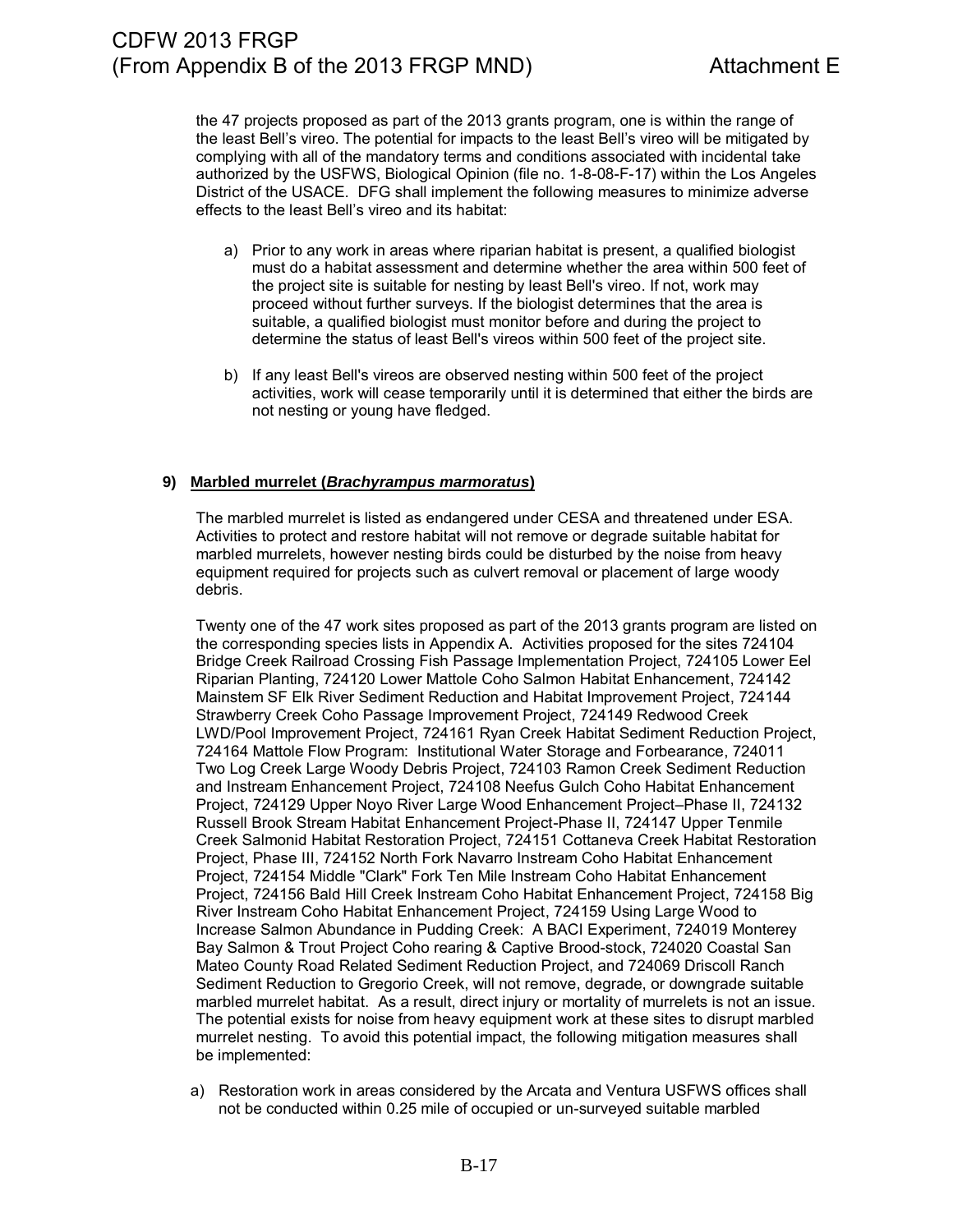murrelet habitat between March 24 and September 15. Restoration work in areas considered by the Sacramento USFWS Office shall not be conducted within 0.25 mile of any occupied or un-surveyed suitable marbled murrelet habitat between November 1 and September 15.

- b) The work window at individual work sites near suitable habitat may be modified, if protocol surveys determine that habitat quality is low and occupancy is very unlikely.
- c) If these mitigation measures cannot be implemented or the project actions proposed at a specific work site cannot be modified to prevent or avoid potential adverse effects to marbled murrelet or their habitat, then activity at that work site shall be discontinued.
- d) For projects contained in streams and watersheds included in a USFWS Habitat Conservation Plan the mitigation measures contained within those Habitat Conservation Plans shall be followed.

#### **10) Northern spotted owl (***Strix occidentalis caurina***)**

The northern spotted owl is listed as threatened under ESA. Restoration activities should not alter habitat for northern spotted owls, however nesting birds could be disturbed by the noise from heavy equipment during projects such as culvert removal or placement of large woody debris. Disturbance can be avoided by limiting heavy equipment work within 0.25 miles of suitable spotted owl habitat to the period outside the nesting season.

Of the 47 work sites proposed as part of the 2013 grants program, 32 are in potentially suitable habitat for the northern spotted owl (724016 Bobcat Run Riparian, 724104 Bridge Creek Railroad Crossing Fish Passage Implementation Project, 724105 Lower Eel Riparian Planting, 724120 Lower Mattole Coho Salmon Habitat Enhancement, 724142 Mainstem SF Elk River Sediment Reduction and Habitat Improvement Project, 724144 Strawberry Creek Coho Passage Improvement Project, 724149 Redwood Creek LWD/Pool Improvement Project, 724161 Ryan Creek Habitat Sediment Reduction Project, 724164 Mattole Flow Program: Institutional Water Storage and Forbearance, 724011 Two Log Creek Large Woody Debris Project, 724103 Ramon Creek Sediment Reduction and Instream Enhancement Project, 724108 Neefus Gulch Coho Habitat Enhancement Project, 724123 Ten-Mile River Coho Habitat Rehabilitation Program (Phase I), 724129 Upper Noyo River Large Wood Enhancement Project–Phase II, 724132 Russell Brook Stream Habitat Enhancement Project-Phase II, 724147 Upper Tenmile Creek Salmonid Habitat Restoration Project, 724151 Cottaneva Creek Habitat Restoration Project, Phase III, 724152 North Fork Navarro Instream Coho Habitat Enhancement Project, 724154 Middle "Clark" Fork Ten Mile Instream Coho Habitat Enhancement Project, 724156 Bald Hill Creek Instream Coho Habitat Enhancement Project, 724157 Little North Fork Noyo River Instream Coho Habitat Enhancement Project, 724158 Big River Instream Coho Habitat Enhancement Project, 724159 Using Large Wood to Increase Salmon Abundance in Pudding Creek: A BACI Experiment, 724008 Fort Goff Creek Bridge, 724009 Seiad Creek Coho Salmon Habitat Enhancement Project, 724018 Black Mountain Ranch Sediment Reduction Project, 724027 San Geronimo Landowners Assistance Program Instream Habitat Restoration, 724029 San Geronimo Golf Course Bank Stabilization Project, 724037 Gilliam Creek Instream Habitat Restoration, 724052 Willow Creek Large Wood Recruitment Project, Phase II, 724062 Tannery Creek Upstream Wood Loading Project, and 724066 Nolan and Thurston Creeks Coho Habitat Enhancement Project) (Appendix A). None of the activities will remove, degrade, or downgrade northern spotted owl habitat. As a result, direct injury or mortality of owls is not likely. The potential exists for heavy equipment work at these sites to disturb spotted owl nesting. To avoid this potential effect, the following mitigation measures will be implemented: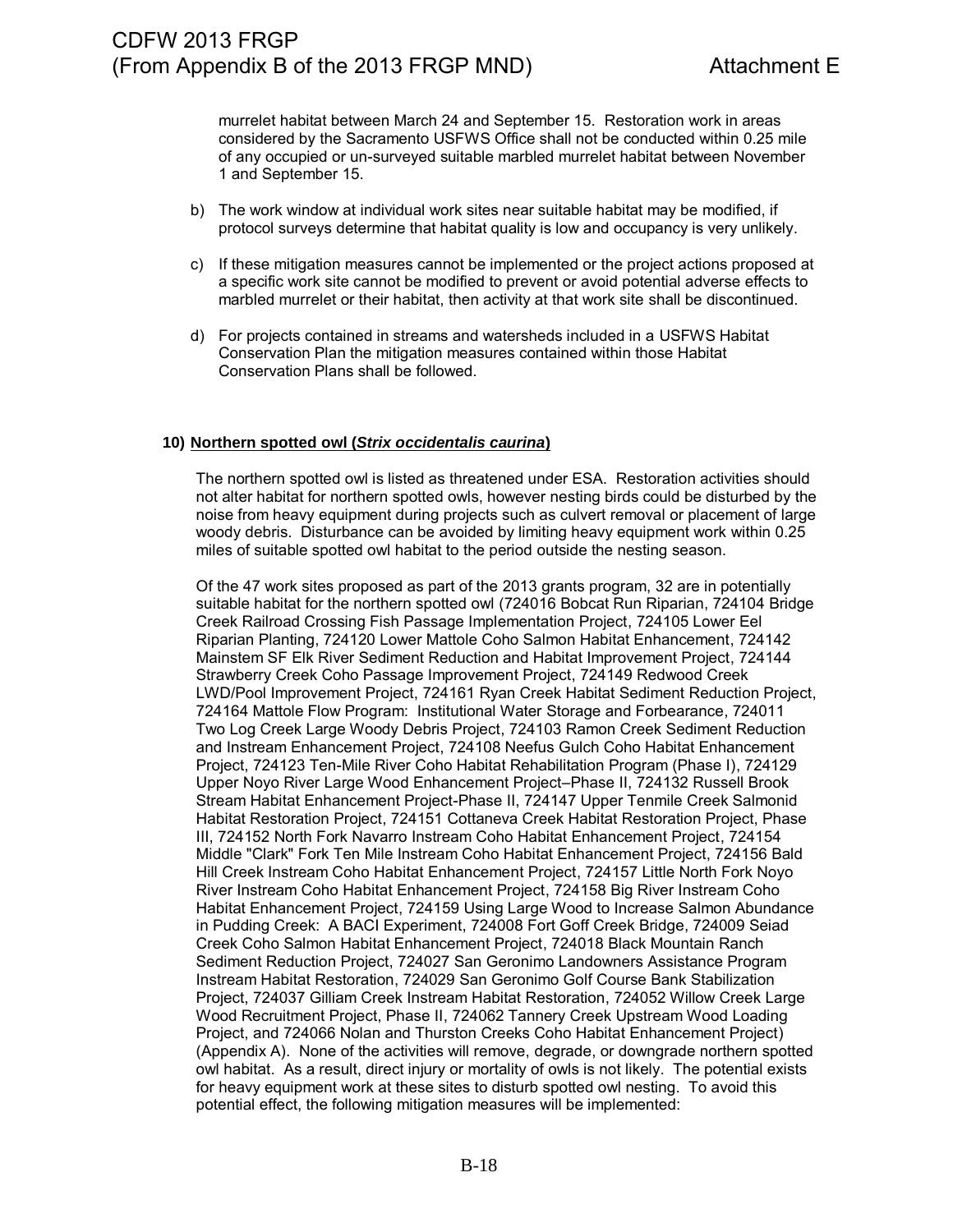- a) Work with heavy equipment at any site within 0.25 miles of suitable habitat for the northern spotted owl shall not occur from November 1 to July 31 for projects in areas under the jurisdiction of the Sacramento USFWS Office and from November 1 to July 9 for projects in areas under the jurisdiction of the Arcata USFWS Office.
- b) The work window at individual work sites may be advanced prior to July 9 or July 31 (corresponding to the different time constraints of the Sacramento and Arcata USFWS office), if protocol surveys determine that suitable habitat is unoccupied.
- c) If these mitigation measures cannot be implemented or the project actions proposed at a specific work site cannot be modified to prevent or avoid potential impacts to northern spotted owls or their habitat, then activity at that work site shall be discontinued and DFG must reinitiate consultation with USFWS.
- d) For projects contained within streams and watersheds included in a USFWS Habitat Conservation Plan the mitigation measures contained within those Habitat Conservation Plans shall be followed.

#### **11) Willow flycatcher (***Empidonax traillii***),**

Of the 47 work sites proposed as part of the 2013 grants program, seven are in potentially suitable habitat for the willow flycatcher (724104 Bridge Creek Railroad Crossing Fish Passage Implementation Project, 724120 Lower Mattole Coho Salmon Habitat Enhancement, 724144 Strawberry Creek Coho Passage Improvement Project, 724149 Redwood Creek LWD/Pool Improvement Project, 724164 Mattole Flow Program: Institutional Water Storage and Forbearance, 724009 Seiad Creek Coho Salmon Habitat Enhancement Project, and 724015 Non-Native Plant Re-Treatments, San Antonio Creek) (Appendix A). None of the activities proposed for these sites will significantly degrade existing willow flycatcher habitat; however, the potential exists for the noise from heavy equipment work or harvesting of revegetation material at these sites to disrupt willow flycatcher nesting. To avoid this potential impact, the following mitigation measures shall be implemented:

- a) Heavy equipment work shall not begin within one quarter mile of any site with known or potential habitat for the willow flycatcher until after August 15 and for the southwestern willow flycatcher until after September 15.
- b) Prior to any work in areas where riparian habitat is present, a qualified biologist shall do a habitat assessment and determine whether the area within 500 feet of the project site is suitable for nesting by southwestern willow flycatchers. If not, work may proceed without further surveys. If the biologist determines that the area is suitable, a qualified biologist must monitor before and during the project to determine the status of the southwestern willow flycatchers within 500 feet of the project site.
- c) The work window at individual work sites may be modified, if protocol surveys determine that nesting birds do not occur within 0.25 miles of the site during the breeding season.
- d) Harvest of willow branches at any site with potential habitat for the willow flycatcher shall not occur between May 1 and August 15. Harvest of willow branches at any site with potential habitat for the southwestern willow flycatcher shall not occur between May 1 and September 15.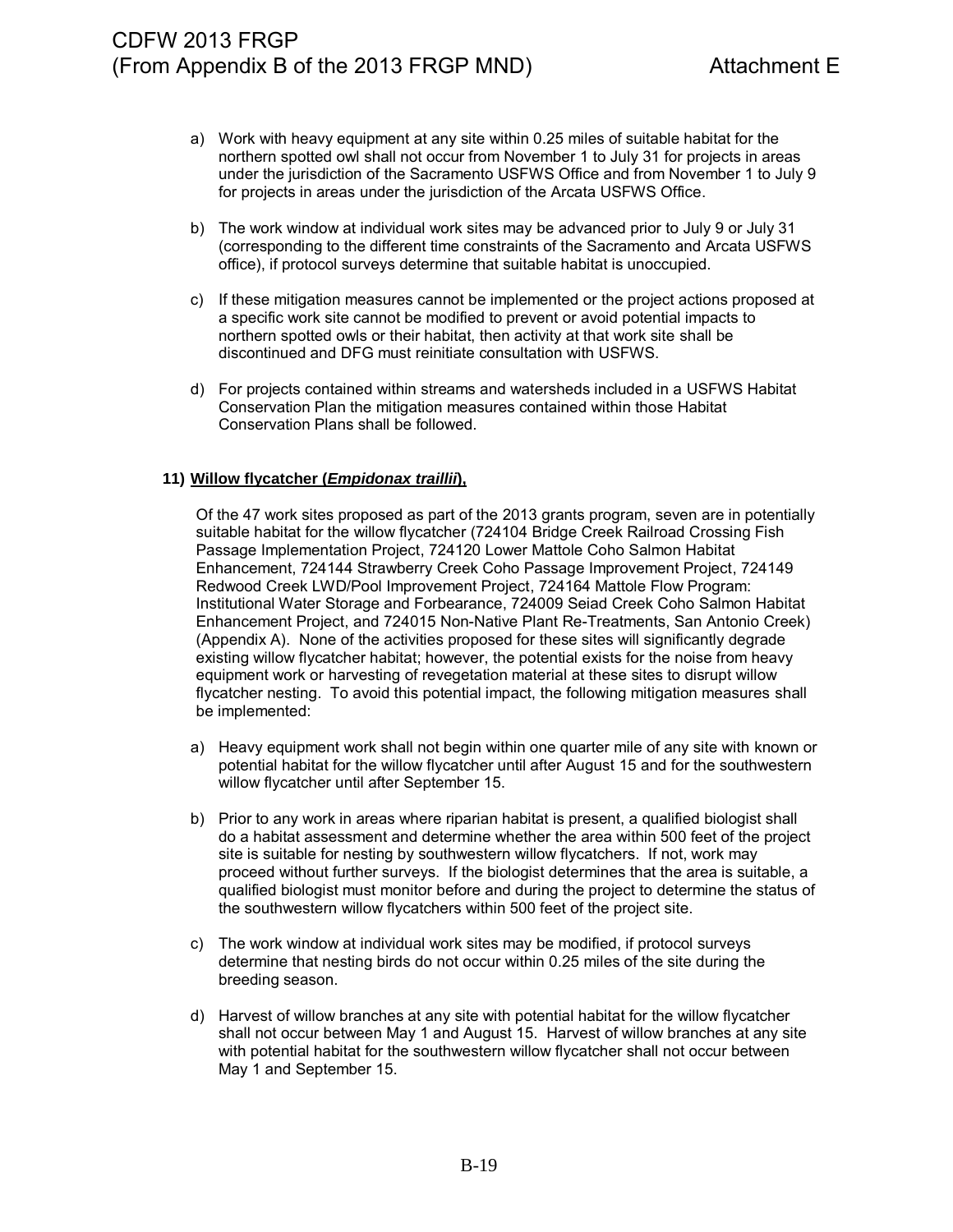- e) No more than 1/3 of any willow plant shall be harvested annually. Care shall be taken during harvest not to trample or over harvest the willow sources.
- f) If any southwestern willow flycatchers are observed nesting within 500 feet of the project activities, work shall cease temporarily until is determined that either the birds are not nesting or young have fledged.
- g) DFG shall ensure that the grantee or responsible party is aware of this site-specific condition, and shall inspect the work site before, during, and after completion of the action item.
- h) If these mitigation measures cannot be implemented or the project actions proposed at a specific work site cannot be modified to prevent or avoid potential impacts to willow flycatcher or their habitat, then activity at that work site shall be discontinued.

#### **12) Point Arena mountain beaver (***Aplodontia rufa nigra***)**

The Point Arena subspecies is only found within a disjunct, 24-square mile area in western Mendocino County, California. The U.S. Fish and Wildlife Service considers the range of the Point Arena mountain beaver (PAMB) to include areas five miles inland from the Pacific Ocean extending from a point two miles north of Bridgeport Landing south to a point five miles south of the town of Point Arena. PAMB can be found along Nulls Creek, Mallo Pass Creek, Irish Gulch, Alder Creek, Manchester State Park, Lagoon Lake, Lower Hathaway Creek, City of Point Arena, Lower and Middle Brush Creek, and Hathaway Creek.

Of the 47 projects proposed as part of the 2013 grants program, none of the projects list the PAMB in the species list (Appendix A). However, none of the activities proposed for these sites are within the range of the PAMB and will not degrade suitable PAMB habitat.

#### **C. Riparian and re-vegetation**

- 1) Planting of seedlings shall begin after December 1, or when sufficient rainfall has occurred to ensure the best chance of survival of the seedlings, but in no case after April 1.
- 2) Any disturbed banks shall be fully restored upon completion of construction. Revegetation shall be done using native species. Planting techniques can include seed casting, hydroseeding, or live planting methods using the techniques in Part XI of the *California Salmonid Stream Habitat Restoration Manual*.
- 3) Disturbed and compacted areas shall be re-vegetated with native plant species. The species shall be comprised of a diverse community structure that mimics the native riparian corridor. Planting ratio shall be 2:1 (two plants to every one removed).
- 4) Unless otherwise specified, the standard for success is 80 percent survival of plantings or 80 percent ground cover for broadcast planting of seed after a period of 3 years.
- 5) To ensure that the spread or introduction of invasive exotic plants shall be avoided to the maximum extent possible, equipment shall be cleaned of all dirt, mud, and plant material prior to entering a work site. When possible, invasive exotic plants at the work site shall be removed. Areas disturbed by project activities will be restored and planted with native plants.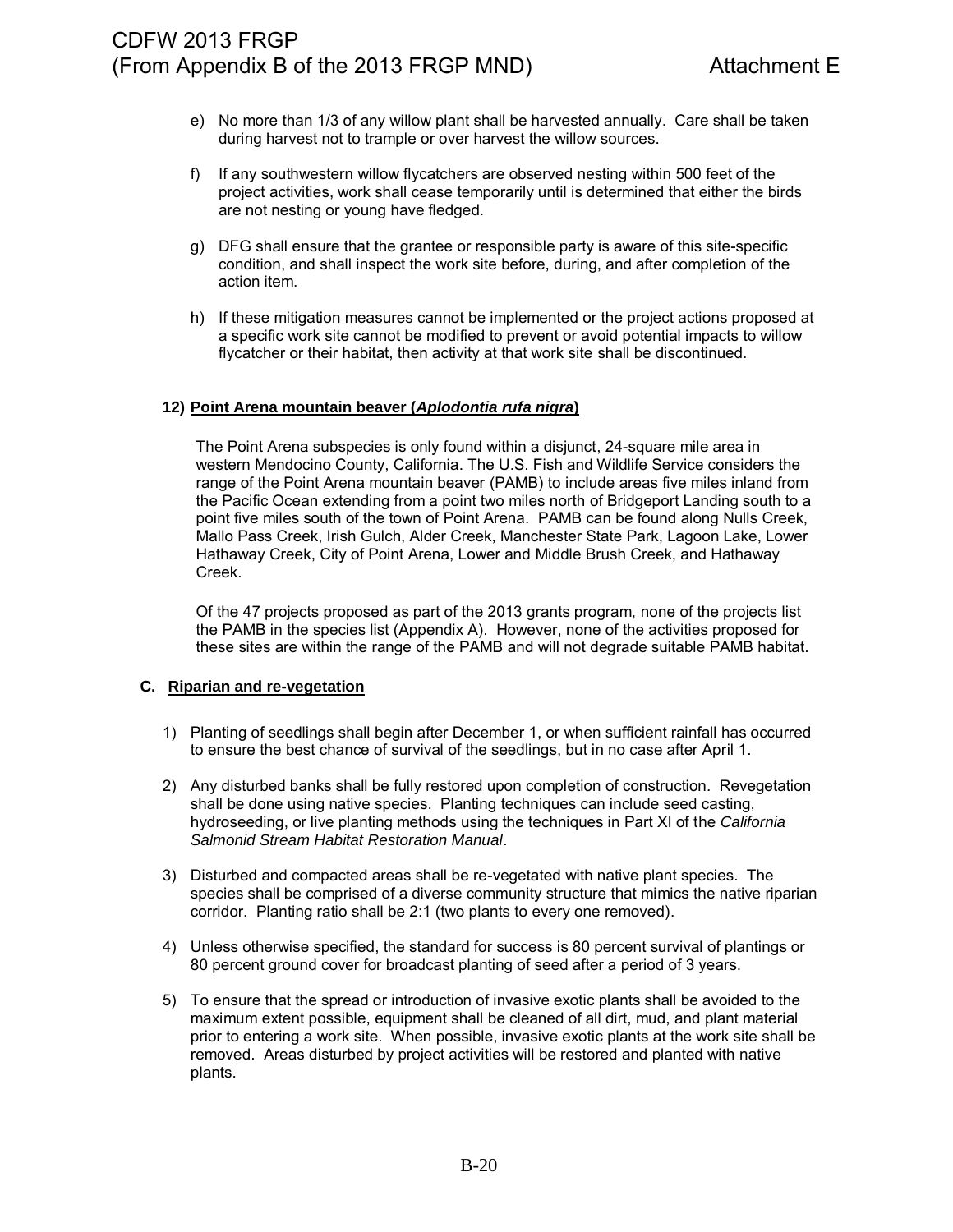- 6) Mulching and seeding shall be done on all exposed soil which may deliver sediment to a stream. Soils exposed by project operations shall be mulched to prevent sediment runoff and transport. Mulches shall be applied so that not less than 90% of the disturbed areas are covered. All mulches, except hydro-mulch, shall be applied in a layer not less than two (2) inches deep. Where feasible, all mulches shall be kneaded or tracked-in with track marks parallel to the contour, and tackified as necessary to prevent excessive movement. All exposed soils and fills, including the downstream face of the road prism adjacent to the outlet of culverts, shall be reseeded with a mix of native grasses common to the area, free from seeds of noxious or invasive weed species, and applied at a rate which will ensure establishment.
- 7) If erosion control mats are used in re-vegetation, they shall be made of material that decomposes. Erosion control mats made of nylon plastic, or other non-decomposing material shall not be used.
- 8) DFG shall retain as many trees and brush as feasible, emphasizing shade producing and bank stabilizing trees and brush to minimize impacts to the riparian corridor.
- 9) If riparian vegetation is to be removed with chainsaws, the grantee shall use saws that operate with vegetable-based bar oil when possible.
- 10) Disturbed and decompacted areas shall be re-vegetated with native species specific to the project location that comprise a diverse community of woody and herbaceous species.

### **V. CULTURAL RESOURCES**

Ground-disturbance will be required to implement the project at certain locations that, despite efforts to identify cultural resources, have the potential to affect these resources. The procedure for a programmatic evaluation of archeological resources is provided in Appendix E. Potential for inadvertent impacts will be avoided through implementation of the following mitigation measures:

- 1) DFG shall contract with an archaeologist(s) or other historic preservation professional that meets The Secretary of the Interior's Professional Qualifications Standards (36 CFR Part 61, and 48 FR 44716) to complete cultural resource surveys at any sites with the potential to be impacted prior to any ground disturbing activities. This work may be augmented with the aid of a Native American cultural resources specialist that is culturally affiliated with the project area. Cultural and paleontological resource surveys shall be conducted using standard protocols to meet the 2010 CEQA Guideline requirements. Paleontological survey protocols are listed in Appendix D.
- 2) If cultural and/or paleontological resource sites are identified at a project location, DFG will require one or more of the following protective measures to be implemented before work can proceed: a) fencing to prevent accidental disturbance of cultural resources during construction, b) on-site monitoring by cultural and/or paleontological resource professionals during construction to assure that cultural resources are not disturbed, c) redesign of proposed work to avoid disturbance of cultural resources.
- 3) DFG shall report any previously unknown historic, archeological, and paleontological remains discovered at a project location to the USACE as required in the RGP.
- 4) DFG shall ensure that the grantee or responsible party is aware of these site-specific conditions, and shall inspect the work site before, during, and after completion of the action item.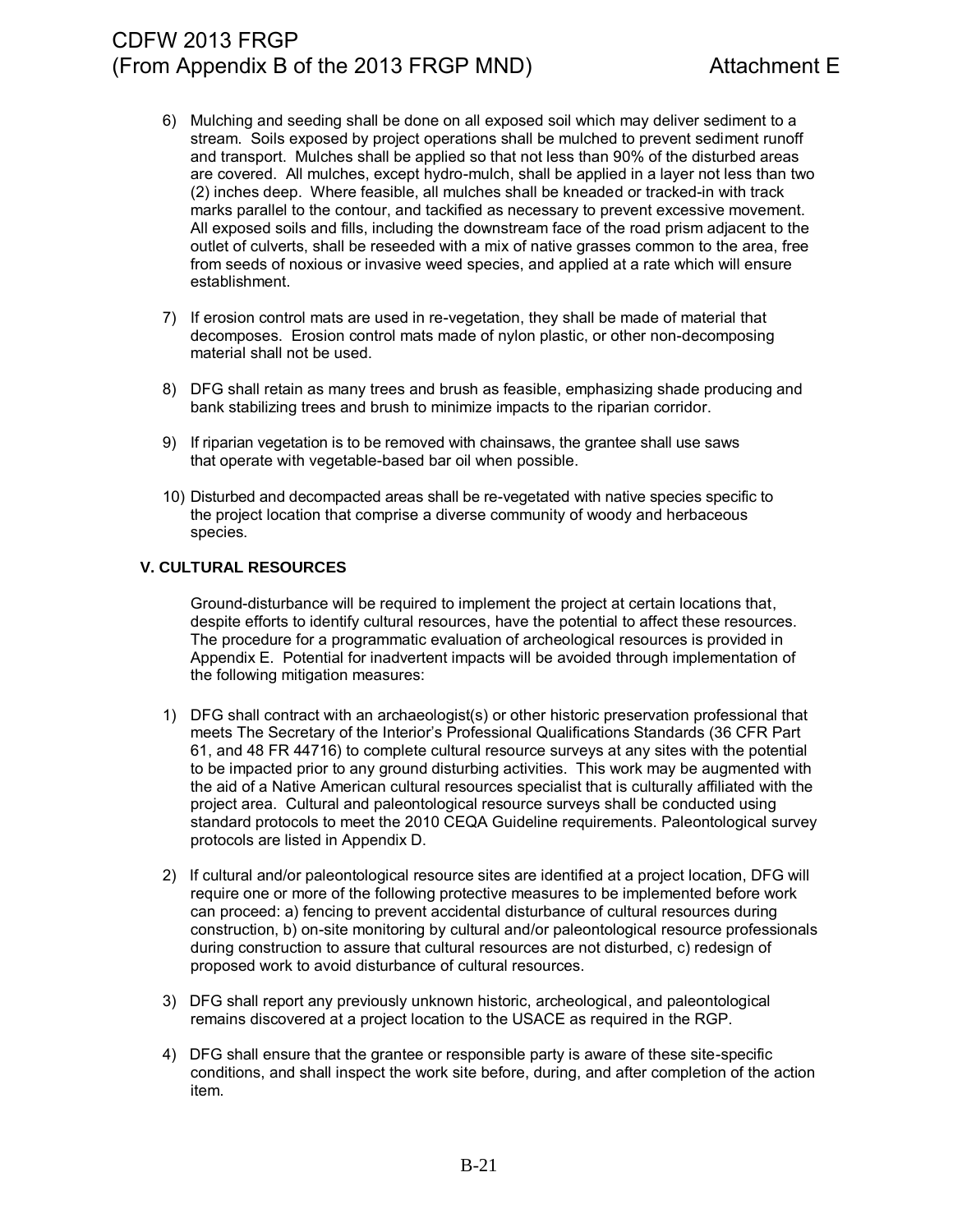- 5) Inadvertent Discovery of Cultural Resources If cultural resources, such as lithic debitage, ground stone, historic debris, building foundations, or bone, are discovered during grounddisturbance activities, work shall be stopped within 20 meters (66 feet) of the discovery, per the requirements of CEQA (January 1999 Revised Guidelines, Title 14 CCR 15064.5 (f)). Work near the archaeological finds shall not resume until an archaeologist that meets the Secretary of the Interior's Standards and Guidelines suited to the discovery, has evaluated the materials and offered recommendations for further action. Cultural materials not associated with human interments shall be documented and curated in place.
- 6) Inadvertent Discovery of Human Remains If human remains are discovered during project construction, work shall stop at the discovery location, within 20 meters (66 feet), and any nearby area reasonably suspected to overlie adjacent to human remains (Public Resources Code, Section 7050.5). The county coroner shall be contacted to determine if the cause of death must be investigated. If the coroner determines that the remains are of Native American origin, it is necessary to comply with state laws relating to the disposition of Native American burials, which fall within the jurisdiction of the Native American heritage Commission (NAHC) (Public Resources Code, Section 5097). The coroner will contact the NAHC. The descendants or most likely descendants of the deceased will be contacted, and work shall not resume until they have made a recommendation to the landowner or the person responsible for the excavation work for means of treatment and disposition, with appropriate dignity, of the human remains and any associated grave goods, as provided in Public Resources Code, Section 5097.98.
- 7) Procedures for treatment of an inadvertent discovery of human remains:
	- a) Immediately following discovery of known or potential human remains all grounddisturbing activities at the point of discovery shall be halted.
	- b) No material remains shall be removed from the discovery site, a reasonable exclusion zone shall be cordoned off.
	- c) The DFG Grant Manager and property owner shall be notified and the DFG Grant Manager shall contact the county coroner.
	- d) DFG shall retain the services of a professional archaeologist to immediately examine the find and assist the process.
	- e) All ground-disturbing construction activities in the discovery site exclusion area shall be suspended.
	- f) The discovery site shall be secured to protect the remains from desecration or disturbance, with 24-hour surveillance, if prudent.
	- g) Discovery of Native American remains is a very sensitive issue, and all project personnel shall hold any information about such a discovery in confidence and divulge it only on a need-to-know basis, as determined by the DFG.
	- h) The coroner has two working days to examine the remains after being notified. If the remains are Native American, the coroner has 24 hours to notify the NAHC in Sacramento (telephone 916/653-4082).
	- i) The NAHC is responsible for identifying and immediately notifying the Most Likely Descendant (MLD) of the deceased Native American.
	- j) The MLD may, with the permission of the landowner, or their representative, inspect the site of the discovered Native American remains and may recommend to the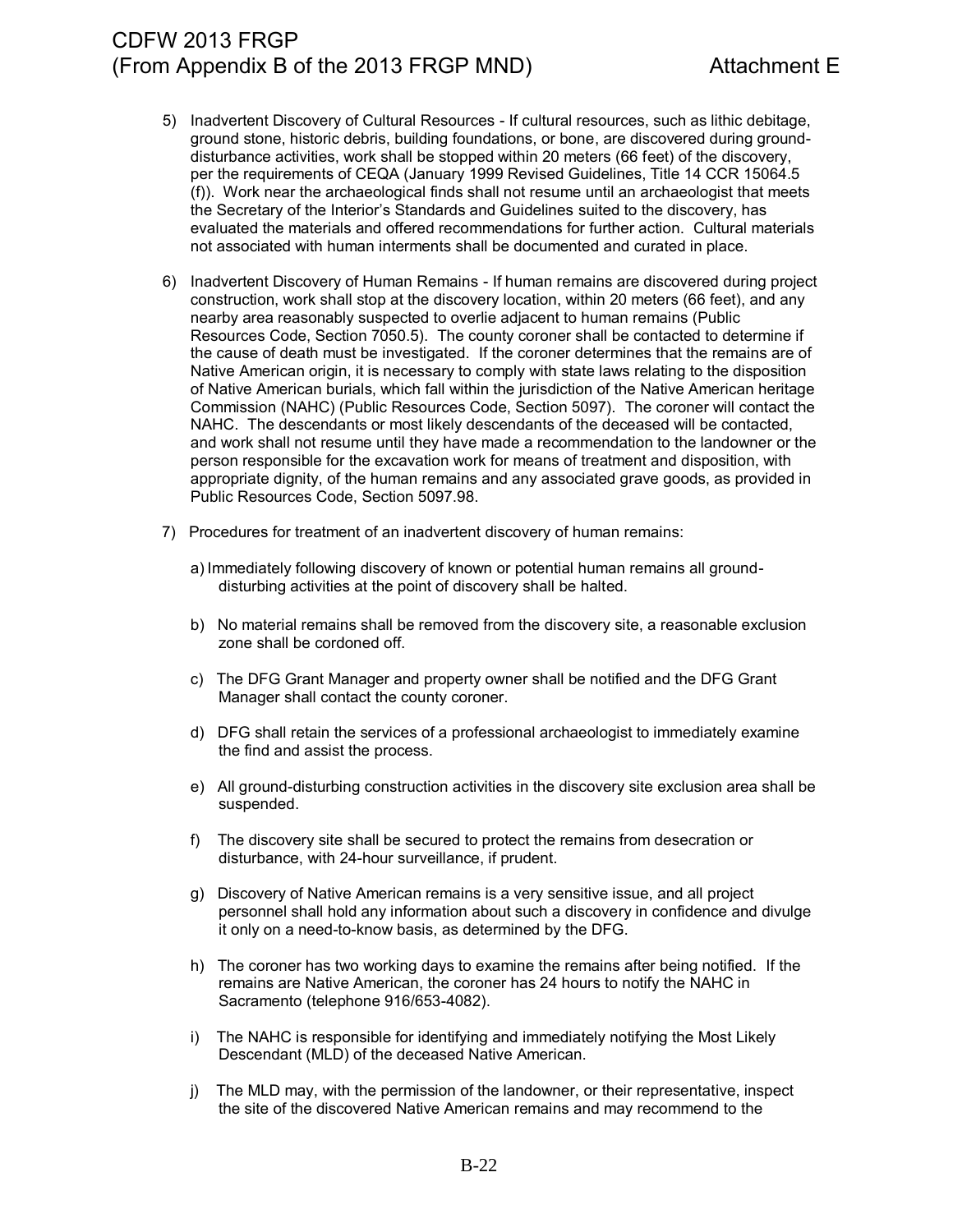landowner and DFG Grant Manager means for treating or disposing, with appropriate dignity, the human remains and any associated grave goods. The descendants shall complete their inspection and make recommendations or preferences for treatment with 48 hours of being granted access to the site (Public Resource Code, Section 5097.98(a)). The recommendation may include the scientific removal and nondestructive or destructive analysis of human remains and items associated with Native American burials.

- k) Whenever the NAHC is unable to identify a MLD, or the MLD identified fails to make a recommendation, or the landowner or his/her authorized representative rejects the recommendation of the MLD and mediation between the parties by the NAHC fails to provide measures acceptable to the landowner, the landowner or his/her authorized representatives shall re-inter the human remains and associated grave offerings with appropriate dignity on the property in a location not subject to further subsurface disturbance in accordance with Public Resource Code, Section 5097.98(e).
- l) Following final treatment measures, the DFG shall ensure that a report is prepared that describes the circumstances, nature and location of the discovery, its treatment, including results of analysis (if permitted), and final disposition, including a confidential map showing the reburial location. Appended to the report shall be a formal record about the discovery site prepared to current California standards on DPR 523 form(s). DFG shall ensure that report copies are distributed to the appropriate California Historic Information Center, NAHC, and MLD.
- 8) Pursuant to RGP78 and in accordance to 36 C.F.R. Section 800.13, in the event of any discovery during construction of human remains, archeological deposits, or any other type of historic property, the DFG shall notify the USACE archeological staff (Steve Dibble at 213-452-3849 or John Killeen at 213-452-3861) within 24 hours. Construction work shall be suspended immediately and shall not resume until USACE re-authorizes project construction.
- 9) If it becomes impossible to implement the project at a work site without disturbing cultural or paleontological resources, then activity at that work site shall be discontinued.

### **VI. GEOLOGY AND SOILS**

There is no potential for a significant adverse impact to geology and soils; implementation of the restoration project will contribute to an overall reduction in erosion and sedimentation. Existing roads will be used to access work sites. Ground disturbance at most work sites will be minimal, except for road improvements or decommissioning. Road improvements and decommissioning will involve moving large quantities of soil from road fills and stream crossings to restore historic land surface profiles and prevent chronic erosion and sediment delivery to streams. In order to avoid temporary increases in surface erosion, the following mitigation measures will be implemented:

- 1) DFG will implement the following measures to minimize harm to listed salmonids resulting from culvert replacement activities and other instream construction work:
	- a) All stream crossing replacement or modification designs, involving fish passage, shall be reviewed and approved by NOAA (or DFG) engineers prior to onset of work.
	- b) If the stream in the project location was not passable to, or was not utilized by all life stages of, all covered salmonids prior to the existence of the road crossing, the project shall pass the life stages and covered salmonid species that historically did pass there.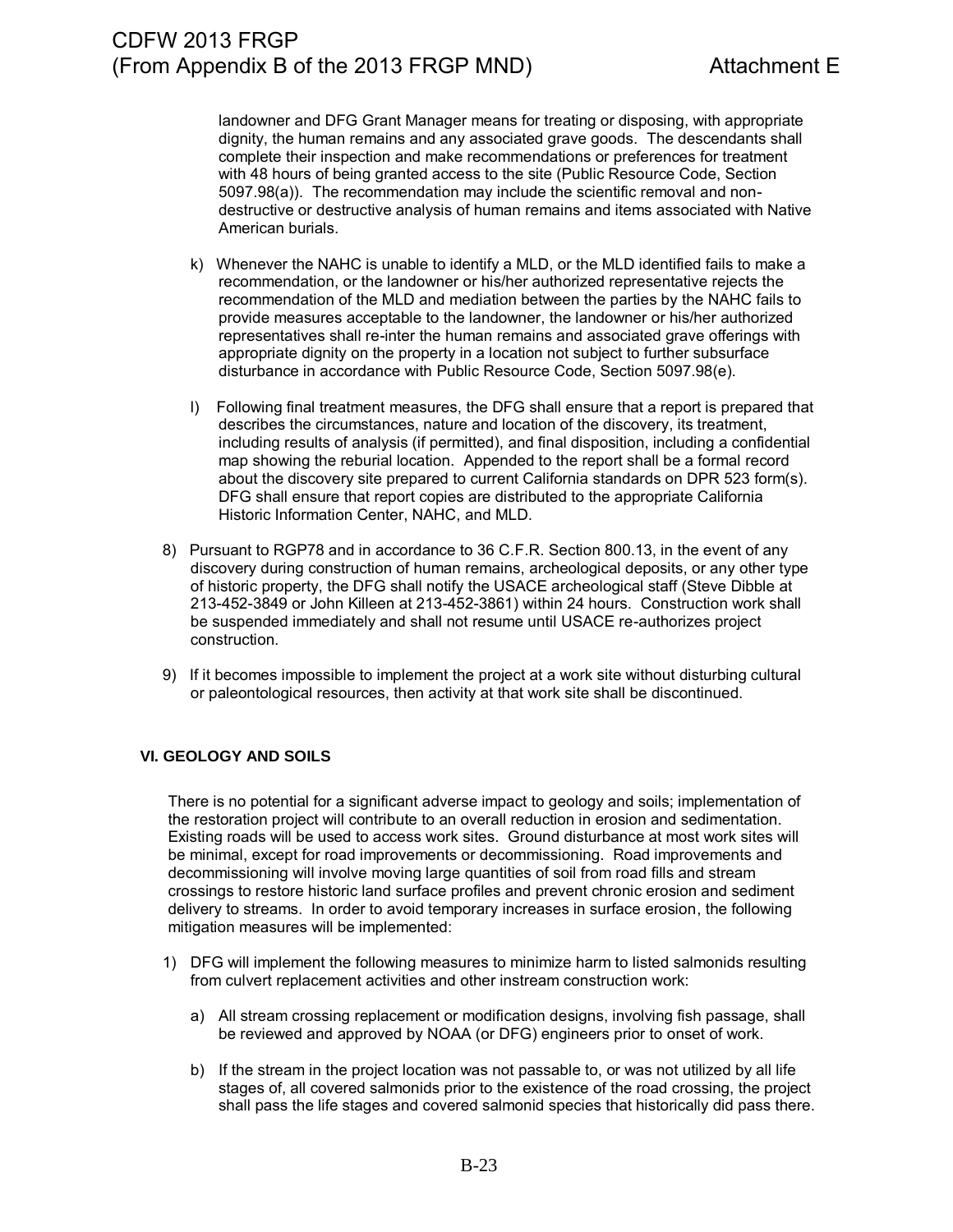Retrofit culverts shall meet the fish passage criteria for the passage needs of the listed species and life stages historically passing through the site prior to the existence of the road crossing.

- 2) DFG shall implement the following measures to minimize harm to listed salmonids resulting from road decommissioning activities:
	- a) Woody debris will be concentrated on finished slopes of decommissioned roads adjacent to stream crossings to reduce surface erosion; contribute to amounts of organic debris in the soil; encourage fungi; provide immediate cover for small terrestrial species; and to speed recovery of native forest vegetation.
	- b) Work sites shall be winterized at the end of each day to minimize the eroding of unfinished excavations when significant rains are forecasted. Winterization procedures shall be supervised by a professional trained in erosion control techniques and involve taking necessary measures to minimize erosion on unfinished work surfaces. Winterization includes the following: smoothing unfinished surfaces to allow water to freely drain across them without concentration or ponding; compacting unfinished surfaces where concentrated runoff may flow with an excavator bucket or similar tool, to minimize surface erosion and the formation of rills; and installation of culverts, silt fences, and other erosion control devices where necessary to convey concentrated water across unfinished surfaces, and trap exposed sediment before it leaves the work site.
- 3) Effective erosion control measures shall be in-place at all times during construction. Construction within the 5-year flood plain shall not begin until all temporary erosion controls (i.e., straw bales or silt fences that are effectively keyed-in) are in place down slope or down stream of project activities within the riparian area. Erosion control measures shall be maintained throughout the construction period. If continued erosion is likely to occur after construction is completed, then appropriate erosion prevention measures shall be implemented and maintained until erosion has subsided.
- 4) An adequate supply of erosion control materials (gravel, straw bales, shovels, etc.) shall be maintained onsite to facilitate a quick response to unanticipated storm events or emergencies.
- 5) Use erosion controls that protect and stabilize stockpiles and exposed soils to prevent movement of materials. Use devices such as plastic sheeting held down with rocks or sandbags over stockpiles, silt fences, or berms of hay bales, to minimize movement of exposed or stockpiled soils.
- 6) When needed, instream grade control structures shall be utilized to control channel scour, sediment routing, and headwall cutting.
- 7) Temporary stockpiling of excavated material shall be minimized. However, excavated material shall be stockpiled in areas where it cannot enter the stream channel. Available sites at or near the project location shall be determined prior to the start of construction. If feasible, topsoil shall be conserved for reuse at project location or use in other areas.
- 8) For projects located within the USACE San Francisco District, an annual limit on the number of sediment-producing projects per HUC 10 watershed shall be implemented to ensure that potential sediment impacts will remain spatially isolated, thus minimizing cumulative turbidity effects. Sediment producing projects include instream habitat improvement, instream barrier removal, stream bank stabilization, fish passage improvement, upslope road work, and fish screen construction (unless the screen is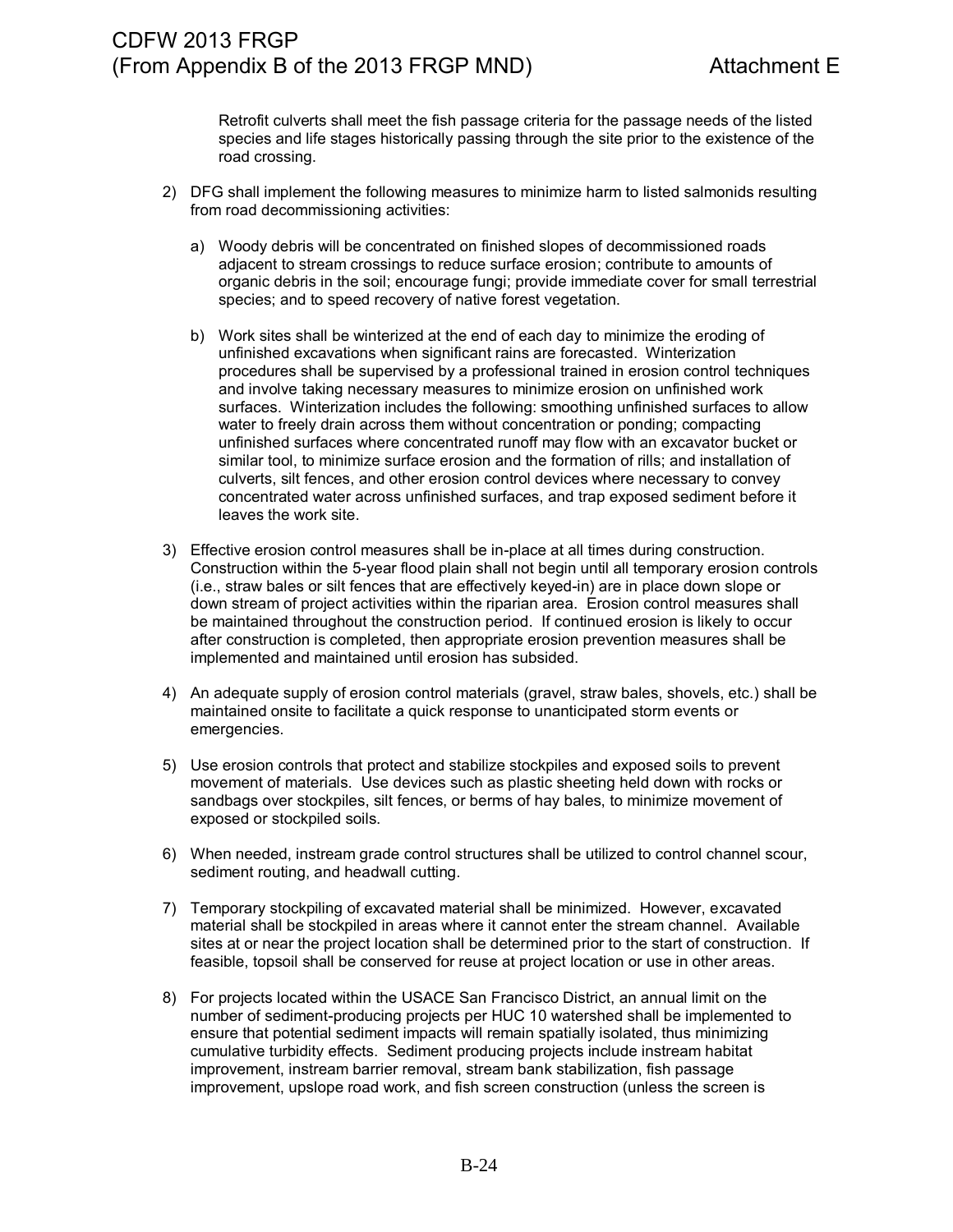located in a diversion ditch and is disconnected from the waterway). The limit of projects shall be as follows:

| Square mile of HUC 10 watershed | Maximum number of instream and<br>upslope projects per year |
|---------------------------------|-------------------------------------------------------------|
| $50$                            |                                                             |
| 51-100                          |                                                             |
| 101-150                         |                                                             |
| 151-250                         |                                                             |
| 251-350                         |                                                             |
| 351-500                         |                                                             |
| >500                            |                                                             |

Projects funded by the FRGP that are not authorized under the RGP (i.e., they have undergone separate consultation) or have already been authorized by the RGP in previous years(s) do not count toward the limits described above.

- 9) Each year, all instream projects shall be separated both upstream and downstream from other proposed instream projects by at least 1500 linear feet in fish bearing stream reaches. In non-fish bearing reaches, the distance separating sediment- producing projects will be 500 feet.
- 10) Upon project completion, all exposed soil present in and around the project site shall be stabilized within 7 days. Soils exposed by project operations shall be mulched to prevent sediment runoff and transport. Mulches shall be applied so that not less than 90% of the disturbed areas are covered. All mulches, except hydro-mulch, shall be applied in a layer not less than two (2) inches deep. Where feasible, all mulches shall be kneaded or tracked-in with track marks parallel to the contour, and tackified as necessary to prevent excessive movement. All exposed soils and fills, including the downstream face of the road prism adjacent to the outlet of culverts, shall be reseeded with a mix of native grasses common to the area, free from seeds of noxious or invasive weed species, and applied at a rate which will ensure establishment.
- 11) Soil compaction shall be minimized by using equipment with a greater reach or that exerts less pressure per square inch on the ground, resulting in less overall area disturbed and less compaction of disturbed areas.
- 12) Disturbed soils shall be decompacted at project completion as heavy equipment exits the construction area.
- 13) At the completion of the project, soil compaction that is not an integral element of the design of a crossing should be de-compacted.

### **VII. GREENHOUSE GAS EMISSIONS**

No specific mitigation measures are required. Re-vegetation practices will help offset the short term, less than significant, greenhouse gas emissions.

#### **VIII. HAZARDS AND HAZARDOUS MATERIALS**

The project will not create a significant hazard to the public or the environment. At work sites requiring the use of heavy equipment, there is a small risk of an accident upsetting the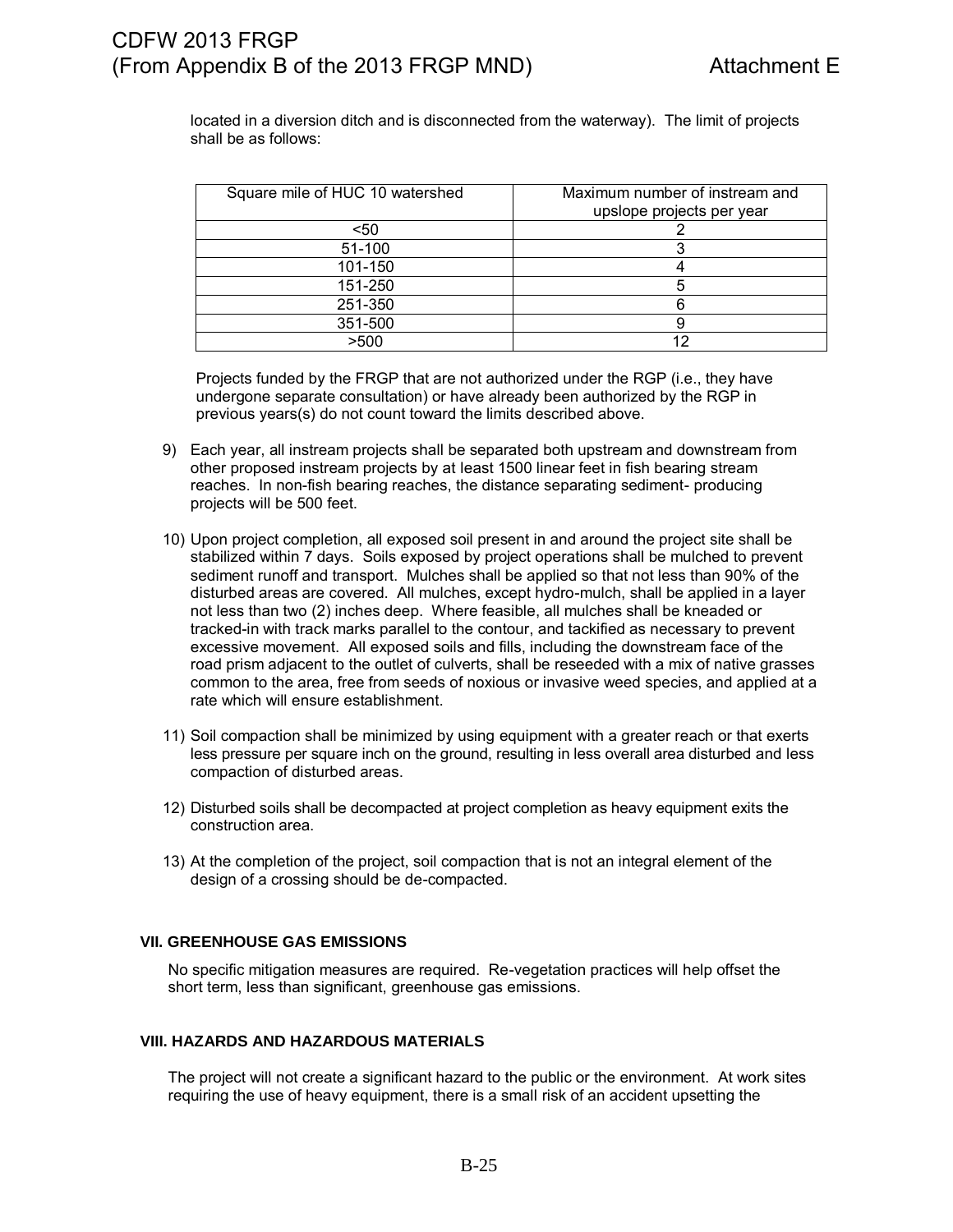machine and releasing fuel, oil, and coolant, or of an accidental spark from equipment igniting a fire. The potential for these impacts will be reduced to a less than significant level through implementation of the following mitigation measures:

- 1) Heavy equipment that will be used in these activities will be in good condition and will be inspected for leakage of coolant and petroleum products and repaired, if necessary, before work is started.
- 2) When operating vehicles in wetted portions of the stream channel, or where wetland vegetation, riparian vegetation, or aquatic organisms may be destroyed, the responsible party shall, at a minimum, do the following:
	- a) check and maintain on a daily basis any vehicles to prevent leaks of materials that, if introduced to water, could be deleterious to aquatic life, wildlife, or riparian habitat;
	- b) take precautions to minimize the number of passes through the stream and to avoid increasing the turbidity of the water to a level that is deleterious to aquatic life; and
	- c) allow the work area to "rest" to allow the water to clear after each individual pass of the vehicle that causes a plume of turbidity above background levels, resuming work only after the stream has reached the original background turbidity levels.
- 3) All equipment operators shall be trained in the procedures to be taken should an accident occur. Prior to the onset of work, DFG shall ensure that the grantee has prepared a Spill Prevention/Response plan to help avoid spills and allow a prompt and effective response should an accidental spill occur. All workers shall be informed of the importance of preventing spills. Operators shall have spill clean-up supplies on site and be knowledgeable in their proper deployment.
- 4) All activities performed in or near a stream will have absorbent materials designed for spill containment and cleanup at the activity site for use in case of an accidental spill. In an event of a spill, work shall cease immediately. Clean-up of all spills shall begin immediately. The responsible party shall notify the State Office of Emergency Services at 1-800-852-7550 and the DFG immediately after any spill occurs, and shall consult with the DFG regarding clean-up procedures.
- 5) All fueling and maintenance of vehicles and other equipment and staging areas shall occur at least 65 feet from any riparian habitat or water body and place fuel absorbent mats under pump while fueling. The USACE and the DFG will ensure contamination of habitat does not occur during such operations. Prior to the onset of work, the DFG will ensure that the grantee has prepared a plan to allow a prompt and effective response to any accidental spills. All workers will be informed of the importance of preventing spills and of the appropriate measures to take should a spill occur.
- 6) Location of staging/storage areas for equipment, materials, fuels, lubricants, and solvents, will be located outside of the stream's high water channel and associated riparian area. The number of access routes, number and size of staging areas, and the total area of the work site activity shall be limited to the minimum necessary to complete the restoration action. To avoid contamination of habitat during restoration activities, trash will be contained, removed, and disposed of throughout the project.
- 7) Petroleum products, fresh cement, and other deleterious materials shall not enter the stream channel.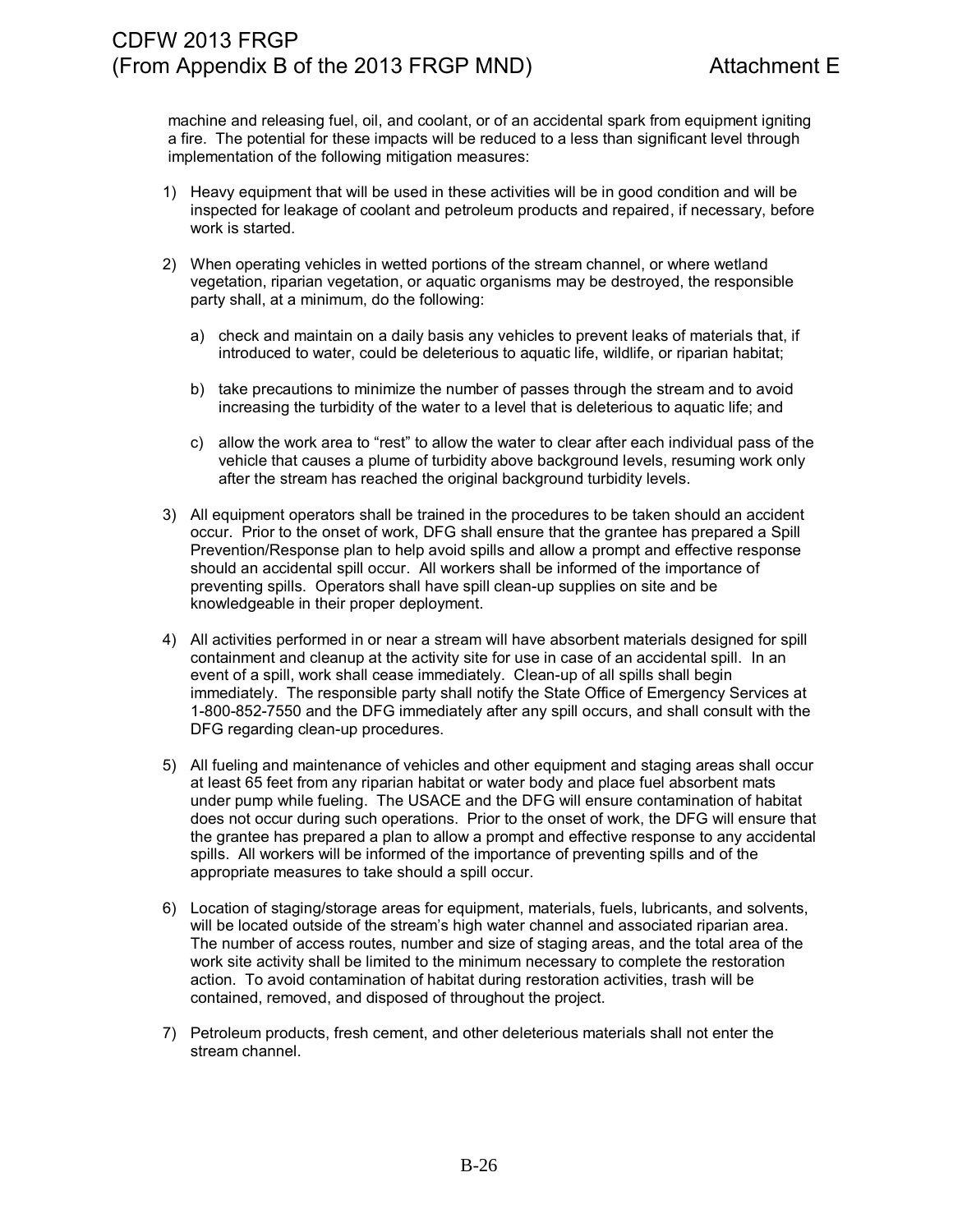- 8) Stationary equipment such as motors, pumps, generators, compressors, and welders, located within the dry portion of the stream channel or adjacent to the stream, will be positioned over drip-pans.
- 9) No debris, soil, silt, sand, bark, slash, spoils, sawdust, rubbish, cement, concrete or washings thereof, asphalt, paint, or other coating material; oil or petroleum products; or other organic or earthen material from any construction or associated activity of whatever nature shall be allowed to enter into, or placed where it may be washed by rainfall or runoff into, waters of the state. When operations are completed, any excess materials or debris shall be removed from the work area and disposed of in a lawful manner.
- 10) All internal combustion engines shall be fitted with spark arrestors.
- 11) The grantee shall have an appropriate fire extinguisher(s) and fire fighting tools (shovel and axe at a minimum) present at all times when there is a risk of fire.
- 12) Vehicles shall not be parked in tall grass or any other location where heat from the exhaust system could ignite a fire.
- 13) The grantee shall follow any additional rules the landowner has for fire prevention.
- 14) The potential for mercury contamination is largely predicted by the presence of historic hydraulic gold mines and mercury (cinnabar) mines (California's Abandoned Mines: A Report on the Magnitude and Scope of the Issue in the State, DOC 2000). Therefore, only a few limited areas within the geographic scope of this grant program have any potential for gravels contaminated with elemental mercury, they are: Middle Klamath River, Salmon River, Scott River, and the Lower Middle and Upper Trinity River. (Though studies by the USGS failed to find significant levels of methyl mercury near these mines.)
	- a) Given the limited geographical potential for encountering mercury contamination (from historic mining) within the geographic scope, and the limited number of projects within these areas that will either disturb the channel bottom or import gravels for instream restoration; the following avoidance and mitigation measure will be adhered to: any gravel imported from offsite shall be from a source known to not contain historic hydraulic gold mine tailings, dredger tailings, or mercury mine waste or tailings.

## **IX. HYDROLOGY AND WATER QUALITY**

- 1) Instream work shall be conducted during the period of lowest flow.
- 2) Before work is allowed to proceed at a site, DFG shall inspect the site to assure that turbidity control measures are in place.
- 3) The waste water from construction area shall be discharged to an upland location where it will not drain sediment-laden water back to stream channel.
- 4) For projects within the USACE San Francisco District, if instream work liberates a sediment wedge, 80% of the wedge shall be removed before the sediment is liberated. The required amount can be modified if NOAA or DFG hydrologists or hydraulic engineers agree that removing a smaller amount will better protect and enhance fish habitat in the area of the project (e.g., leaving some sediment to replenish areas downstream that lack suitable substrate volume or quality).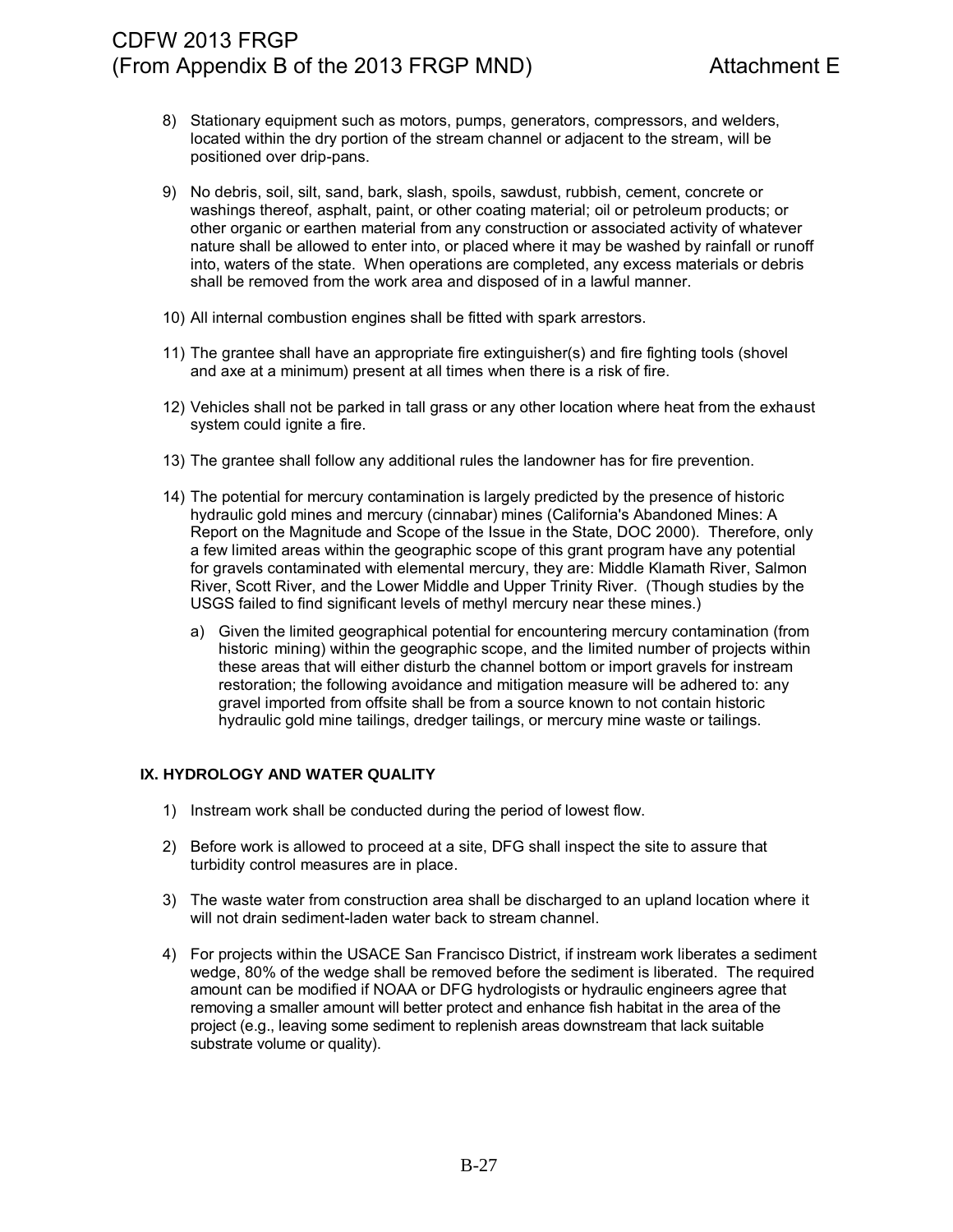- 5) To control erosion during and after project implementation, DFG shall implement best management practices, as identified by the appropriate Regional Water Quality Control Board.
- 6) Sediment-laden water caused by construction activity shall be filtered before it leaves the right-of-way or enters the stream network or an aquatic resource area. Silt fences or other detention methods shall be installed as close as possible to culvert outlets to reduce the amount of sediment entering aquatic systems.
- 7) If DFG determines that turbidity/siltation levels resulting from an activity or activities constitute a threat to aquatic life, all activities associated with the turbidity/siltation shall cease until effective DFG approved sediment control devices are installed and/or abatement procedures are implemented.
- 8) Poured concrete shall be excluded from the wetted channel for a period of two weeks after it is poured. During that time the poured concrete shall be kept moist, and runoff shall not be allowed to enter flowing stream. Commercial sealants shall be applied to the poured concrete surface where concrete cannot be excluded from the stream flow for two weeks. If sealant is used, water shall be excluded from the site until the sealant is dry.
- 9) If the DFG determines that turbidity/siltation levels resulting from an activity or activities constitute a threat to aquatic life, all activities associated with the turbidity/siltation shall cease until effective DFG approved sediment control devices are installed and/or abatement procedures are implemented.
- 10) Prior to use, all equipment shall be cleaned to remove external oil, grease, dirt, or mud. Wash sites shall be located in upland locations so that dirty wash water does not flow into the stream channel or adjacent wetlands.
- 11) Water conservation projects that include water storage tanks and a Forbearance Agreement, for the purpose of storing winter water for summer use, require registration of water use pursuant to the Water Code §1228.3, and require consultation with DFG and compliance with all lawful conditions required by DFG. Diversions to fill storage facilities during the winter and spring months shall be made pursuant to a Small Domestic Use Appropriation (SDU) filed with the State Water Resources Control Board (SWRCB). DFG will review the appropriation of water to ensure fish and wildlife resources are protected. The following conditions shall then be applied:
	- a) Seasonal Restriction: No pumping is allowed when stream flow drops below 0.7 cubic feet per second (cfs) except as permitted by DFG in the event of an emergency.
	- b) Bypass Flows: Pumping withdrawal rates shall not exceed 5% of stream flow. If DFG determines that the streamflow monitoring data indicate that fisheries are not adequately protected, then the bypass flows are subject to revision by DFG.
	- c) Cumulative Impacts: Pumping days shall be assigned to participating landowner(s) when streamflows drop below 1.0 cfs to prevent cumulative impacts from multiple pumps operating simultaneously.
	- d) Pump Intake Screens: Pump intake screens shall comply with the "2000 California Department of Fish and Game Screening Criteria"\* for California streams that provide habitat for juvenile coho salmon, Chinook salmon and steelhead. The landowner shall be responsible for annual inspection and maintenance of screens. Additionally, the landowner shall be responsible for cleaning screens as needed to keep them free of debris and ensure that screen function complies with the criteria specifications.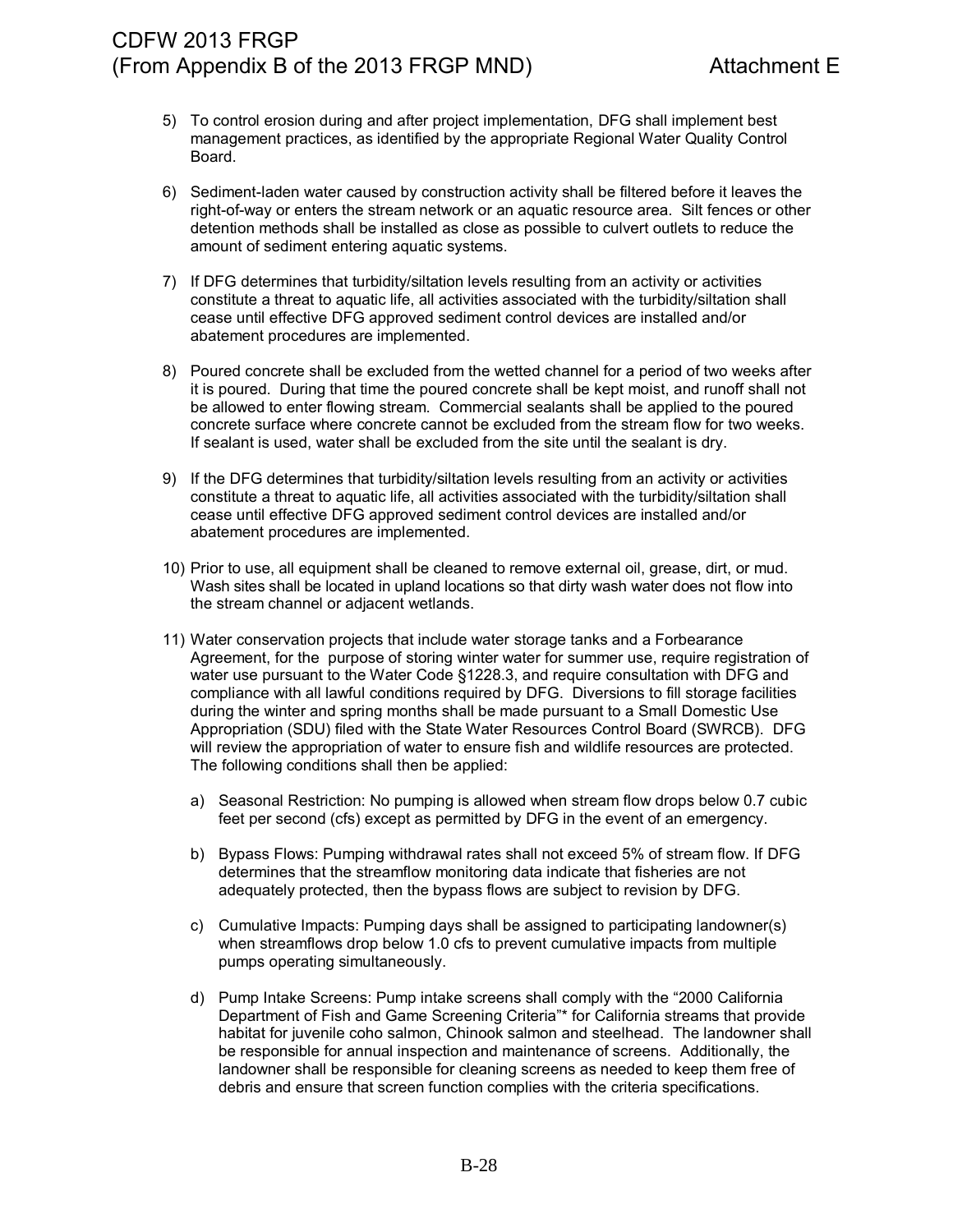- e) These conditions do not authorize incidental take of any species, removal of riparian vegetation, or bed, bank, or channel alteration.
- f) DFG shall be granted access to inspect the pump system. Access is limited to the portion of the landowner's real property where the pump is located and those additional portions of the real property which must be traversed to gain access to the pump site. Landowners shall be given reasonable notice and any necessary arrangements will be made prior to requested access including a mutually-agreed-upon time and date. Notice may be given by mail or by telephone with the landowner or an authorized representative of the landowner. The landowner shall agree to cooperate in good faith to accommodate DFG access.

 $\overline{\phantom{a}}$ \* Fish Screening Criteria are from "State of California Resources Agency Department of Fish and Game Fish Screening Criteria, June 19, 2000." The "approach velocity" shall be calculated according to Section 2C "Screens which are not Self Cleaning." These screening criteria are available at http://iep.water.ca.gov/cvffrt/DFGCriteria2.htm.

#### **X. LAND USE AND PLANNING**

No specific mitigation measures are required for land use and planning.

#### **XI. MINERAL RESOURCES**

No specific mitigation measures are required for mineral resources.

#### **XII. NOISE**

Personnel shall wear hearing protection while operating or working near noisy equipment (producing noise levels ≥85 db, including chain saws, excavators, and back hoes). No other specific mitigation measures are required for noise.

#### **XIII. POPULATION AND HOUSING**

No specific mitigation measures are required for population and housing.

#### **XIV. PUBLIC SERVICES**

No specific mitigation measures are required for public services.

#### **XV. RECREATION**

No specific mitigation measures are required for recreation.

### **XVI. TRANSPORTATION/TRAFFIC**

The project will not affect transportation/traffic, because erosion control and culvert replacement projects will occur in wildland/rural sites with very little use. There is a potential that culvert replacement at some work sites could temporarily interfere with emergency access. This potential impact will be avoided through implementation of the following mitigation measure at any sites where emergency access might be necessary: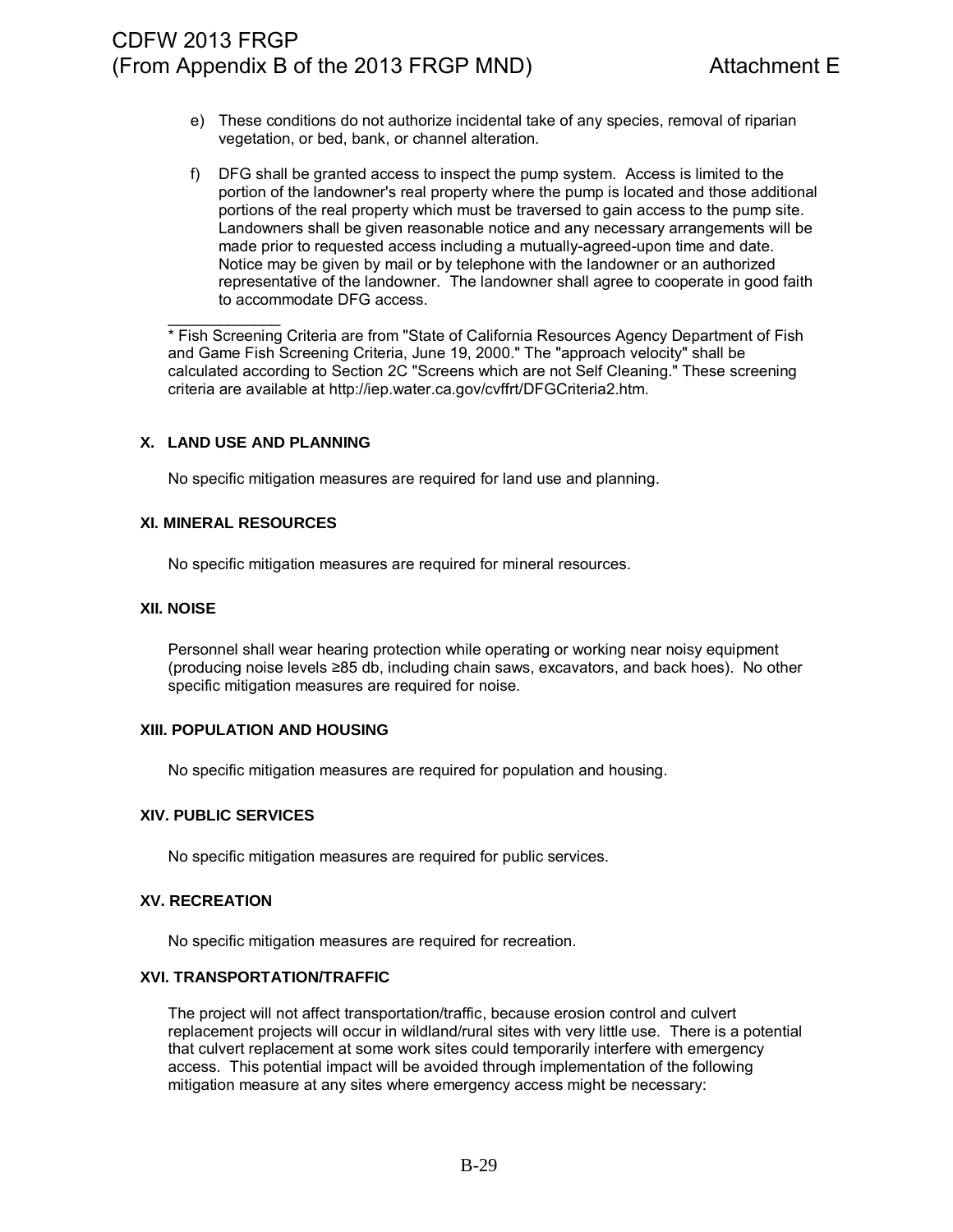1) During excavation for culvert replacement, the grantee shall provide a route for traffic around or through the construction site.

### **XVII. UTILITIES AND SERVICE SYSTEMS**

No specific mitigation measures are required for utilities and service systems.

# **SECTION 2: MONITORING AND REPORTING**

DFG shall implement the following measures to ensure that individual restoration projects authorized annually through the RGP (RGP12 and RGP78) will minimize take of listed salmonids, monitor and report take of listed salmonids, and to obtain specific information to account for the effects and benefits of salmonid restoration projects authorized through the RGP.

- 1) DFG shall provide USACE, NOAA, and USFWS notification of projects that are authorized through the RGP. The notification shall be submitted at least 90 days prior to project implementation and must contain specific project information including; name of project, type of project, location of project including hydrologic unit code (HUC), creek, watershed, city or town, and county.
- 2) DFG Grant Manager shall inspect the work site before, during, and after completion of the action item, to ensure that all necessary mitigation measures to avoid impacts are properly implemented.
- 3) DFG shall perform implementation monitoring immediately after the restoration activity is completed to ensure that projects are completed as designed.
- 4) DFG shall perform effectiveness/validation monitoring on at least 10 percent of restoration projects funded annually. A random sample, stratified by project type and region, shall be chosen from the pool of new restoration projects approved for funding each year. Pretreatment monitoring shall be performed for newly selected projects, and post-treatment monitoring will be performed within three years following project completion.
- 5) Current monitoring forms and instructions used by DFG for the implementation monitoring and effectiveness monitoring are available online at: [http://ftp.dfg.ca.gov/Public/FRGP/Qualitative\\_Monitoring\\_Forms/.](http://ftp.dfg.ca.gov/Public/FRGP/Qualitative_Monitoring_Forms/) DFG shall submit a copy of the annual report, no later than March 1 annually to NOAA.
- 6) The DFG annual report to NOAA shall include a summary of all restoration action items completed during the previous year. The annual report shall include a summary of the specific type and location of each project, stratified by individual project, 5<sup>th</sup> field HUC and affected species and evolutionary significant unit (ESU)/Distinct Population Segment (DPS). The report shall include the following project-specific summaries, stratified at the  $individual project, 5<sup>th</sup> field HUC, and ESU level:$ 
	- a) A summary detailing fish relocation activities; including the number and species of fish relocated and the number and species injured or killed. Any capture, injury, or mortality of adult salmonids or half-pounder steelhead shall be noted in the monitoring data and report. Any injuries or mortality from a fish relocation site that exceeds 3.0% of the affected listed species shall have an explanation describing why.
	- b) The number and type of instream structures implemented within the stream channel.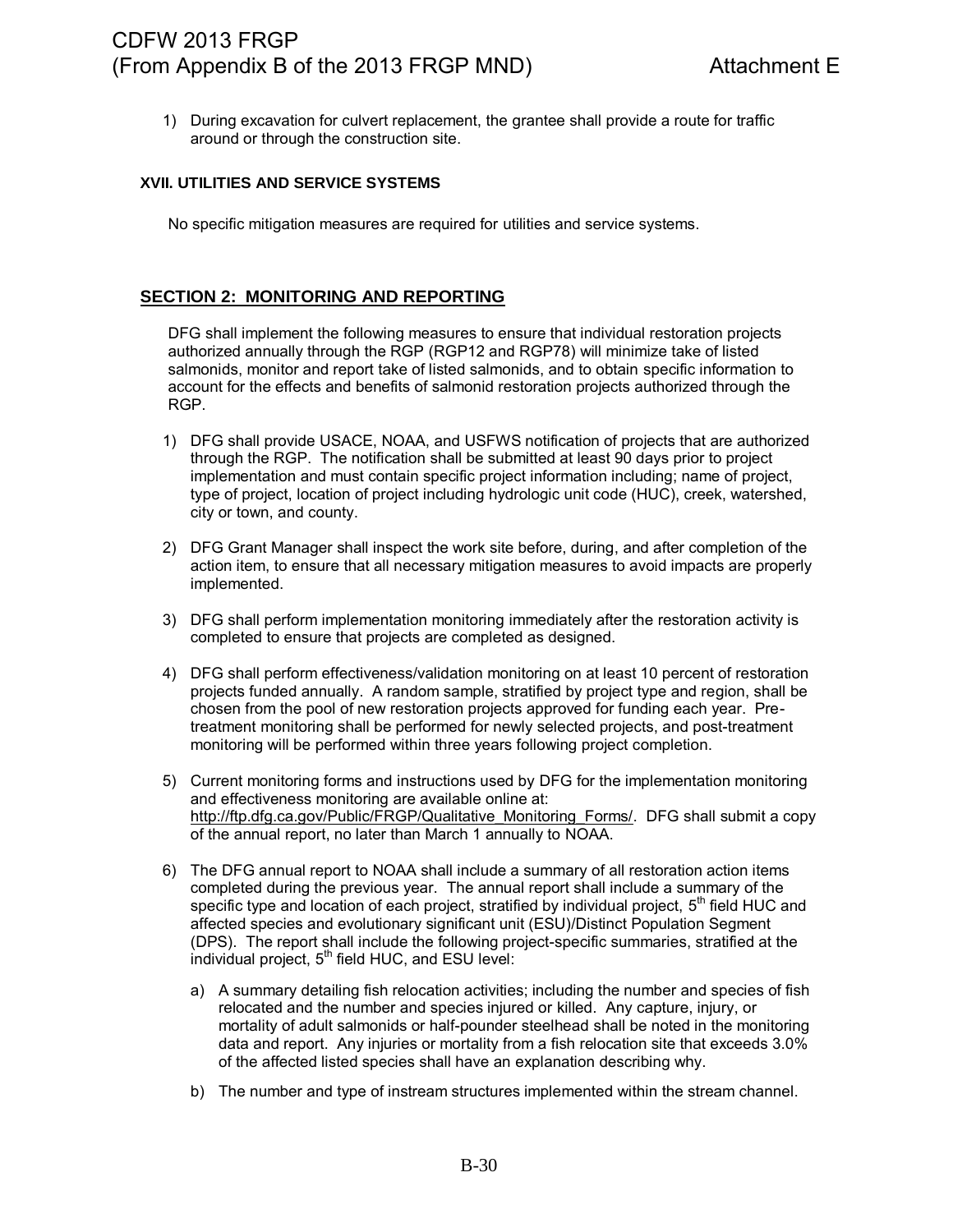- c) The length of stream bank (feet) stabilized or planted with riparian species.
- d) The number of culverts replaced or repaired, including the number of miles of restored access to unoccupied salmonid habitat.
- e) The distance (miles) of road decommissioned.
- f) The distance (feet) of aquatic habitat disturbed at each project site.
- 7) DFG shall incorporate project data into a format compatible with the DFG/NOAA/Pacific Fisheries Management Council Geographic Information System (GIS) database, allowing scanned project-specific reports and documents to be linked graphically within the GIS database.
- 8) For Marin, Napa, Santa Cruz, and Sonoma Counties, DFG shall submit an annual report due by January 31 (RGP12) of each year of implemented projects to the U.S. Fish and Wildlife Service Office, 2800 Cottage Way, Sacramento, California 95825. The report must include:
	- a) A table documenting the number of California freshwater shrimp or California redlegged frogs killed, injured, and handled during each FRGP project that utilizes the USACE authorization.
	- b) A summary of how the terms and conditions of the biological opinions (file no. 81420- 2009-I-0748-1 and 1-103-F-273) and the protective measures by the USACE and DFG worked.
	- c) Any suggestions of how the protective measures could be revised to improve conservation of this species while facilitating compliance with the Endangered Species Act of 1973, as amended (16 U.S.C. 1531 *et seq.*) (Act).
- 9) For Santa Barbara, San Luis Obispo, and Ventura Counties, DFG shall submit an annual report due by January 31 (RGP12) and February 28 (RGP78) of each year of implemented projects to the U.S. Fish and Wildlife Service Office, 2493 Portola Road, Suite B, Ventura, California 93003. The report must include:
	- a) A table documenting the number of red-legged frogs killed, injured, and handled during each FRGP project that utilizes the USACE authorization.
	- b) A summary of how the terms and conditions of the biological opinions (file no. 81440- 2009-F-0387 and 2008-F-0441) and the protective measures by the USACE and DFG worked.
	- c) Any suggestions of how these protective measures could be revised to improve conservation of this species while facilitating compliance with the Act.
- 10) DFG shall submit annual reports on July 1 of each year to the 401 Program Managers of the State Water Resources Control Board and the appropriate Regional Water Quality Control Boards documenting work undertaken during the preceding year and identifying for all such work:
	- a) Project name and grant number;
	- b) Project purpose and summary work description;
	- c) Name(s) of affected water body(ies);
	- d) Latitude/longitude in decimal degrees to at least four decimals;
	- e) For projects completed during the year: